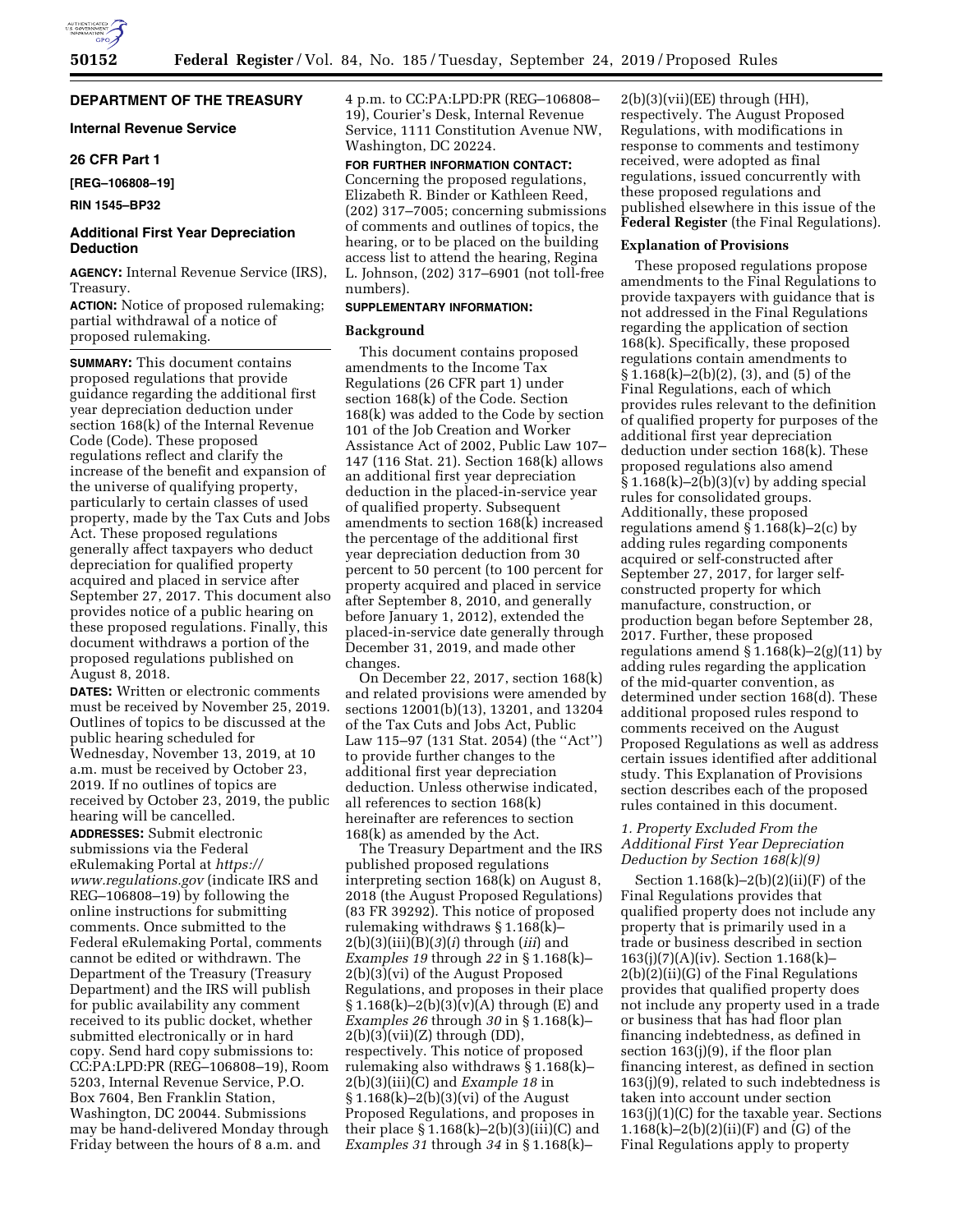placed in service by the taxpayer in a taxable year beginning after December 31, 2017.

A. Lessor Leasing Property to a Trade or Business Described in Section 168(k)(9)

Several commenters to the August Proposed Regulations requested guidance on whether a taxpayer that leases property to a trade or business described in section 168(k)(9) is eligible to claim the additional first year depreciation for the property, and they recommend allowing the additional first year depreciation deduction (assuming all other requirements are met). The Treasury Department and the IRS agree with the commenters' recommendation, provided the lessor is not described in section  $168(k)(9)(A)$  or (B). Accordingly, these proposed regulations amend § 1.168(k)–2(b)(2)(ii)(F) and (G) to provide that such exclusion from the additional first year depreciation deduction does not apply to lessors of property to a trade or business described in section 168(k)(9) so long as the lessor is not described in such Code section.

# B. Property Described in Section 168(k)(9)(A)

The Treasury Department and the IRS are aware that taxpayers and practitioners have questioned how to determine whether property is primarily used in a trade or business described in section 168(k)(9)(A). For depreciation purposes, § 1.167(a)–11(b)(4)(iii)(*b*) and (e)(3)(iii) classify property according to its primary use. The Treasury Department and the IRS believe that the same standard should apply for purposes of section 168(k)(9)(A). Accordingly, these proposed regulations amend  $\S 1.168(k) - 2(b)(2)(ii)(F)$  to provide that for purposes of section 168(k)(9)(A) and § 1.168(k)– 2(b)(2)(ii)(F), the term *primarily used*  has the same meaning as that term is used in § 1.167(a)–11(b)(4)(iii)(*b*) and (e)(3)(iii) for classifying property.

# C. Property Described in Section 168(k)(9)(B)

A commenter to the August Proposed Regulations requested guidance on when floor plan financing is ''taken into account'' for purposes of section 168(k)(9)(B). The commenter believed that section  $168(k)(9)(B)$  does not apply when a taxpayer does not deduct interest in excess of the sum of the amounts calculated under section  $163(j)(1)(A)$  and  $(B)$ . The Treasury Department and the IRS do not believe that section 163(j) is optional. However, the Treasury Department and the IRS agree that, for purposes of section 168(k)(9)(B), floor plan financing

interest is not taken into account by a trade or business that has had floor plan financing indebtedness if the sum of the amounts calculated under section  $163(j)(1)(A)$  and  $(B)$  for the trade or business for the taxable year equals or exceeds the business interest, as defined in section 163(j)(5) (including carryforwards of disallowed business interest under section 163(j)(2)), which includes floor plan financing interest of the trade or business, for the taxable year. Accordingly, these proposed regulations amend § 1.168(k)– 2(b)(2)(ii)(G) to provide that solely for purposes of section 168(k)(9)(B) and § 1.168(k)–2(b)(2)(ii)(G), floor plan financing interest is not taken into account for the taxable year by a trade or business that has had floor plan financing indebtedness if the sum of the amounts calculated under section  $163(j)(1)(A)$  and  $(B)$  for the trade or business for the taxable year equals or exceeds the business interest, as defined in section 163(j)(5), for the taxable year.

If floor plan financing interest is taken into account for a taxable year by a trade or business that has had floor plan financing indebtedness, the Treasury Department and the IRS are aware that taxpayers and practitioners have questioned whether the additional first year depreciation deduction is not allowed for property placed in service by that trade or business in any subsequent taxable year. In such a case, the additional first year depreciation deduction for subsequent taxable years would not be allowed, even if the amount of the floor plan financing interest taken into account for the current taxable year is de minimis. For this reason, the Treasury Department and the IRS have decided that, for purposes of section 168(k)(9)(B), the determination of whether a trade or business that has had floor plan financing indebtedness has taken into account floor plan financing interest is made annually. Accordingly, these proposed regulations amend § 1.168(k)– 2(b)(2)(ii)(G) to provide that if the trade or business has taken floor plan financing interest into account pursuant to  $§ 1.168(k)-2(b)(2)(ii)(G)$  for a taxable year,  $§ 1.168(k)-2(b)(2)(ii)(G)$  applies to any property placed in service by that trade or business in that taxable year.

# *2. Used Property*

### A. Depreciable Interest

As a result of comments received on the August Proposed Regulations regarding sale-leaseback transactions, the Treasury Department and the IRS have determined that it is appropriate to provide an exception to the depreciable

interest rule in the Final Regulations when the taxpayer disposes of property within a short period of time after the taxpayer placed such property in service. Accordingly, these proposed regulations amend § 1.168(k)–2 by adding paragraph (b)(3)(iii)(B)(*4*) to provide that if (a) a taxpayer acquires and places in service property, (b) the taxpayer or a predecessor did not previously have a depreciable interest in the property, (c) the taxpayer disposes of the property to an unrelated party within 90 calendar days after the date the property was originally placed in service by the taxpayer (without taking into account the applicable convention), and (d) the taxpayer reacquires and again places in service the property, the taxpayer's depreciable interest in the property during that 90-day period is not taken into account for determining whether the property was used by the taxpayer or a predecessor at any time prior to its reacquisition by the taxpayer. The 90-day period is consistent with the period of time specified in section 168(k)(2)(E)(iii). To prevent the churning of assets, this proposed rule does not apply if the taxpayer reacquires and again places in service the property during the same taxable year the taxpayer disposed of the property. The proposed regulations also define an *unrelated party* as meaning a person not described in section 179(d)(2)(A) or (B), and § 1.179–  $4(c)(1)(ii)$  or (iii), or (c)(2).

### B. Application to Partnerships

One commenter to the August Proposed Regulations asked for clarification regarding a partner's depreciable interest in property held by a partnership. The Treasury Department and the IRS clarify in these proposed regulations the extent to which a person is treated as having a depreciable interest in property by virtue of being a partner in a partnership that holds the property.

Under the August Proposed Regulations, each partner is treated as having owned and used the partner's proportionate share of partnership property for purposes of determining whether a section 743(b) basis adjustment meets the used property acquisition requirements of section  $168(k)(2)(E)(ii)$ . Consistent with this approach, a person should be considered as having a depreciable interest in a portion of property if the person is a partner in the partnership while the partnership owns the property. The same rule should apply whether a current partner purchases property directly from the partnership or a person acquires property that the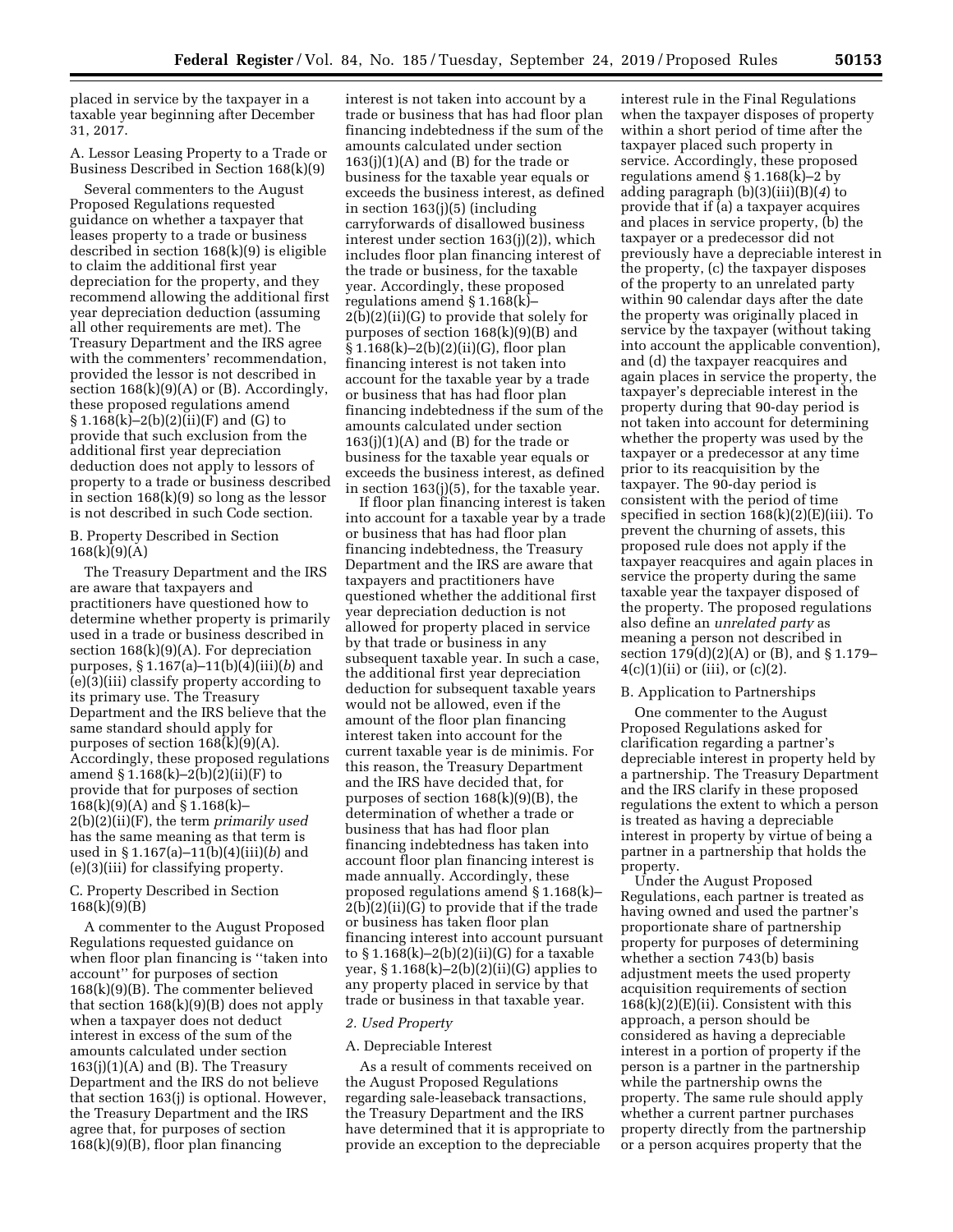partnership previously owned while the person was a partner.

These proposed regulations amend § 1.168(k)–2 by adding paragraph (b)(3)(iii)(B)(*5*) to provide that a partner is considered to have a depreciable interest in a portion of property equal to the partner's total share of depreciation deductions with respect to the property as a percentage of the total depreciation deductions allocated to all partners with respect to that property during the current calendar year and five calendar years immediately prior to the partnership's current year. For this purpose, only the portion of the current calendar year and previous 5-year period during which the partnership owned the property and the person was a partner is taken into account. The Treasury Department and the IRS believe that this provides an accurate reflection of the partner's prior depreciable interest in the property.

# C. Series of Related Transactions

Section  $1.168(k)-2(b)(3)(iii)(C)$  of the August Proposed Regulations provides that, in the case of a series of related transactions, property is treated as directly transferred from the original transferor to the ultimate transferee, and the relationship between the original transferor and the ultimate transferee is tested immediately after the last transaction in the series (related transactions rule).

A commenter requested clarification on whether the related transactions rule applies only to test relatedness under section 179(d)(2)(A) or whether this rule applies more broadly for purposes of all of the rules under section  $168(k)(2)$ (E)(ii). For example, if, in a series of related transactions, A transfers property to B in exchange for cash and B transfers property to C in a nonrecognition transaction in exchange for stock or other property, the commenter states that it is not clear whether the related transactions rule is intended to test only the relatedness between A and C under section  $179(d)(2)(A)$ . If this rule is intended to apply more broadly, the commenter states that it is not clear whether the rule also determines the basis of the property or whether B's prior use of the property is relevant.

The commenter also requested clarification on whether the related transactions rule applies to transactions described in  $\S 1.168(k) - 2(f)(1)(iii)$  of the August Proposed Regulations (qualified property that is transferred in a transaction described in section 168(i)(7) in the same taxable year that the qualified property is placed in service by the transferor). For example,

if a person purchased qualified property and contributed it to a partnership in a transaction described in section 721 in the same taxable year, the commenter questioned whether the related transactions rule would treat the transfer as occurring directly between the original seller and the partnership, assuming that the initial acquisition of the property by the person and the person's transfer of such property to the partnership are part of a series of related transactions.

The Treasury Department and the IRS intended to apply the related transactions rule only for purposes of testing the relatedness of the parties under section  $179(d)(2)(A)$  or  $(B)$  in a series of related transactions. The related transactions rule was not intended to test relatedness between the parties involved in a transaction described in section 168(i)(7).

These proposed regulations amend § 1.168(k)–2 by revising paragraph (b)(3)(iii)(C) to provide rules for a series of related transactions (proposed related transactions rule). The proposed related transactions rule generally provides that the relationship between the parties under section  $179(d)(2)(A)$  or  $(B)$  in a series of related transactions is tested immediately after each step in the series, and between the original transferor and the ultimate transferee immediately after the last transaction in the series.

The Treasury Department and the IRS believe that the relationship between the parties in a series of related transactions should not be tested in certain cases. Accordingly, the proposed related transactions rule provides that a party in the series that is neither the original transferor nor the ultimate transferee is disregarded in applying the relatedness test if the party placed in service and disposed of the property in the party's same taxable year or did not place the property in service. The proposed related transactions rule also provides that any step in a series of related transactions that is neither the original step nor the ultimate step is disregarded for purposes of testing relatedness if the step is a transaction described in  $\S 1.168(k) - 2(g)(1)(iii)$  (that is, a transfer of property in a transaction described in section 168(i)(7) in the same taxable year that the property is placed in service by the transferor)  $(\S 1.168(k) - 2(f)(1)(iii)$  of the August Proposed Regulations). Finally, these proposed regulations provide that the proposed related transactions rule does not apply when all transactions in the series are described in § 1.168(k)–  $2(g)(1)(iii)$  or to a syndication

transaction described in § 1.168(k)–  $2(b)(3)(vi)$ .

The commenter also requested clarification on the application of the related transactions rule in transactions involving sections 179(d)(2)(B) and 1563. For example, if there is a series of related transactions involving a sale of qualified property between two corporations that also become members of the same controlled group, section 179(d)(2)(B) would require testing whether the two corporations are component members of the same controlled group for purposes of section 1563. Under section 1563 and the regulations issued thereunder, a corporation is generally a component member of a controlled group if it is a member of the controlled group for at least one half of the days in the relevant taxable year. See § 1.1563–1(b). If the corporations both become members of the controlled group pursuant to a series of related transactions ending in the first half of the taxable year, the corporations should be component members for purposes of section 179(d)(2)(B). However, if the series of related transactions ends in the second half of the taxable year, the commenter questioned whether the related transactions rule applies to treat the two corporations as non-members prior to the end of the series of related transactions, in which case the purchaser of the qualified property may be eligible for immediate expensing (setting aside the potential application of section  $179(d)(2)(A)$ .

The Treasury Department and the IRS also received comments concerning the application of section  $179(d)(2)(B)$  to *Example 21* of § 1.168(k)–2(b)(3)(vi) in the August Proposed Regulations. In response, the Treasury Department and the IRS have proposed new rules covering the application of section  $179(d)(2)(B)$  to acquisitions of depreciable property between members of the same consolidated group, as explained in the following section of this Explanation of Provisions.

D. Application to Members of a Consolidated Group

i. Overview of Used Property Acquisition Requirements

Section  $1.168(k)-2(b)(3)(iii)(A)$  of the August Proposed Regulations and the Final Regulations lists the following three requirements that must be satisfied in order for acquisitions of used property to qualify for the additional first year depreciation deduction (used property acquisition requirements). First, the property must not have been used by the taxpayer or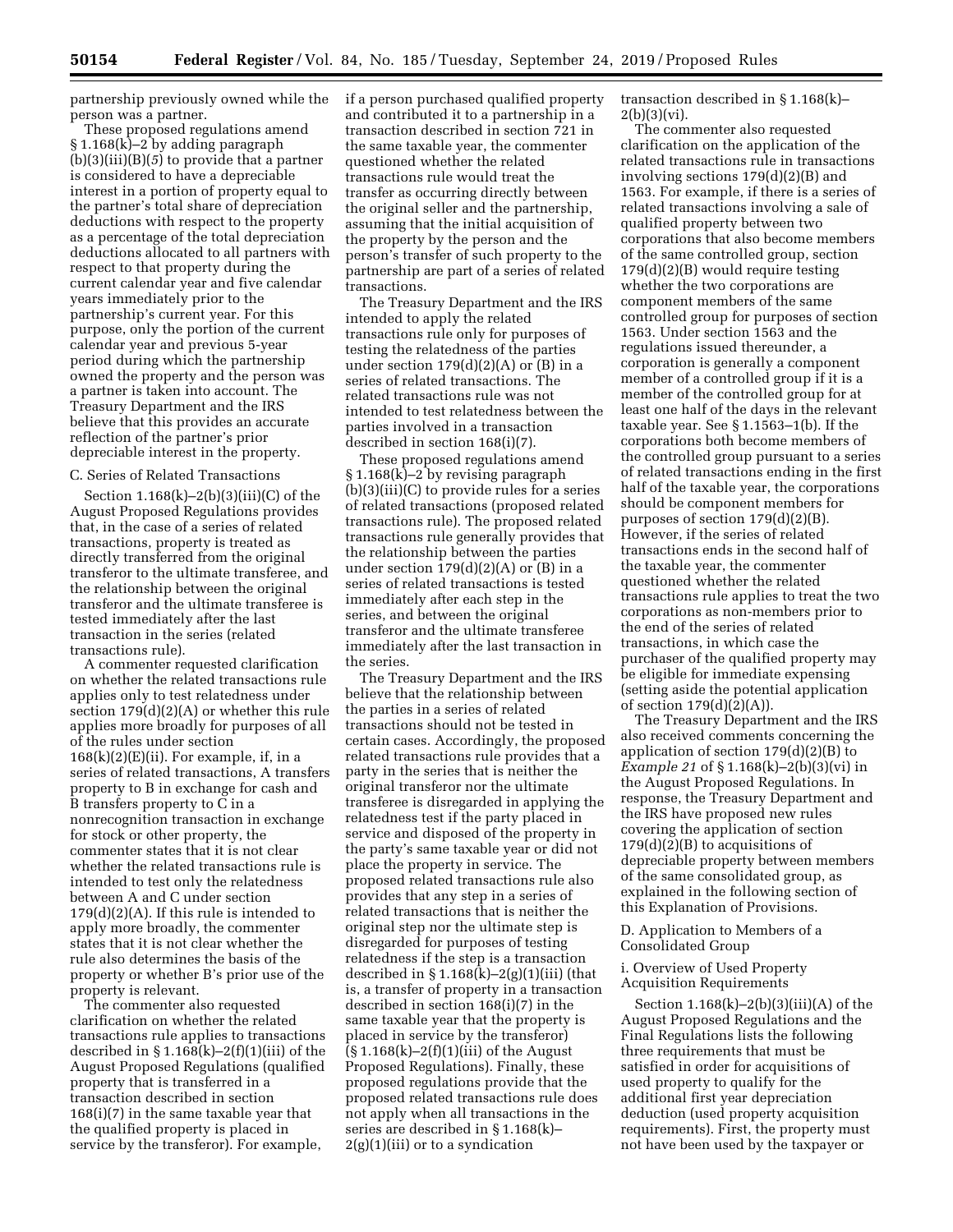a predecessor at any time prior to the acquisition (No Prior Use Requirement). Second, the acquisition of the property must satisfy § 1.168(k)–2(b)(3)(iii)(A)(*2*) of the August Proposed Regulations and the Final Regulations, which requires that (a) the property was not acquired from a related person (within the meaning of section 179(d)(2)(A) and § 1.179–4(c)(1)(ii)) (Related Party Requirement), (b) the property was not acquired by one component member of a controlled group from another component member of the same controlled group (Component Member Requirement), and (c) the basis of the property in the hands of the acquirer is not determined, in whole or in part, by reference to the adjusted basis in the hands of the transferor. Third, the acquisition of the property must meet the requirements of section 179(d)(3) and § 1.179–4(d) (concerning like-kind exchanges and involuntary conversions).

## ii. Application of the Used Property Acquisition Requirements to Consolidated Groups

Section 1.168(k)–2(b)(3)(iii)(B)(*3*) of the August Proposed Regulations provides special rules applying the No Prior Use Requirement to consolidated groups. Section 1.168(k)– 2(b)(3)(iii)(B)(*3*)(*i*) of the August Proposed Regulations treats a member that acquires depreciable property as having a prior depreciable interest in such property if the consolidated group had a depreciable interest at any time prior to the member's acquisition of the property (Group Prior Use Rule). For these purposes, a consolidated group is treated as having a depreciable interest in property during the period in which any current or previous member of the consolidated group had a depreciable interest in the property while a member of the consolidated group. Section 1.168(k)–2(b)(3)(iii)(B)(*3*)(*ii*) of the August Proposed Regulations provides that, for purposes of applying the No Prior Use Requirement, a member is treated as having a depreciable interest in property prior to the time of its acquisition if, as part of a series of related transactions, the property is acquired by a member of a consolidated group and a corporation that had a depreciable interest in the property becomes a member of that consolidated group (Stock and Asset Acquisition Rule). For purposes of applying these two rules, § 1.168(k)–2(b)(3)(iii)(B)(*3*)(*iii*) of the August Proposed Regulations provides that, if the acquisition of property is part of a series of related transactions that also includes one or more transactions in which the

transferee of the property ceases to be a member of a consolidated group, then whether the taxpayer is a member of a consolidated group is tested immediately after the last transaction in the series.

Commenters have asked for clarification regarding the application of the Group Prior Use Rule to situations in which a consolidated group terminates as a result of all of its members joining another consolidated group, including as a result of a reverse acquisition as defined in § 1.1502– 75(d)(3). By its terms, the Group Prior Use Rule applies only to the acquisition of property by a member of a consolidated group. Thus, the Treasury Department and the IRS have determined that this rule should apply only as long as the consolidated group remains in existence, as determined under § 1.1502–75(d) and other applicable law.

Several commenters also have requested confirmation that a member of a consolidated group that is treated as having a depreciable interest in property solely as a result of the application of the Group Prior Use Rule does not continue to be treated under that rule as having a depreciable interest in the property after the member leaves the consolidated group (that is, deconsolidates). Commenters have noted that, if a former member continues to be treated as having a depreciable interest in the property after deconsolidation, the Stock and Asset Acquisition Rule could apply whenever one consolidated group acquires from another consolidated group both qualified property and the stock of a member of that second consolidated group (the target member), even if the target member had no actual depreciable interest in the qualified property (as opposed to a depreciable interest arising solely from the application of the Group Prior Use Rule).

The Treasury Department and the IRS did not intend the Group Prior Use Rule to continue to apply to a member of a consolidated group after the member leaves that consolidated group. By its terms, the Group Prior Use Rule applies only as long as a corporation remains a member of a consolidated group. Therefore, when a member deconsolidates, it does not continue to be treated under that rule as having a depreciable interest in the property. Accordingly, a departing member does not continue to have a depreciable interest in the property unless it actually owned such property.

Further, the Treasury Department and the IRS intended the Stock and Asset Acquisition Rule to apply only when

the member whose stock is acquired had an actual depreciable interest in the qualified property that also is acquired as part of the same series of related transactions. Accordingly, these proposed regulations clarify that the phrase ''a corporation that had a depreciable interest in the property'' in the Stock and Asset Acquisition Rule refers only to a corporation that has such an interest without regard to the application of the Group Prior Use Rule.

iii. Sales of Property Between Members of the Same Consolidated Group (*Example 21* in § 1.168(k)–2(b)(3)(vi) of the August Proposed Regulations)

The Treasury Department and the IRS have received comments regarding the interaction of the August Proposed Regulations for consolidated groups with the statutorily prescribed Related Party Requirement and Component Member Requirement, as illustrated by *Example 21* in § 1.168(k)–2(b)(3)(vi) of the August Proposed Regulations (Former *Example 21*). Generally, a corporation qualifies as a component member of a controlled group if the corporation was a member of such controlled group during the majority of the corporation's taxable year. See section 1563(b). In addition, the taxable year of a member of a consolidated group ends for all Federal income tax purposes at the end of the day on which its status as a member changes. See § 1.1502–76(b). Therefore, commenters have questioned how the August Proposed Regulations for consolidated groups could apply to treat the Component Member Requirement as satisfied if a member acquires depreciable property from another member of the same consolidated group (selling group) and, as part of an integrated plan that includes the acquisition, the acquiring member deconsolidates from the selling group.

In Former *Example 21,* Parent is the common parent of a consolidated group that includes F Corporation (F) and G Corporation (G). G has a depreciable interest in certain equipment (Equipment #3). As part of a series of related transactions, (1) G sells Equipment #3 to F, and then (2) Parent sells all of its F stock to X Corporation (X), the common parent of an unrelated consolidated group. Based on those facts, Former *Example 21* concludes that the Group Prior Use Rule does not apply to treat F as previously having a depreciable interest in Equipment #3 because F's status as a member of the Parent consolidated group is tested immediately after the last transaction in the related series, at which point F has ceased to be a member of the Parent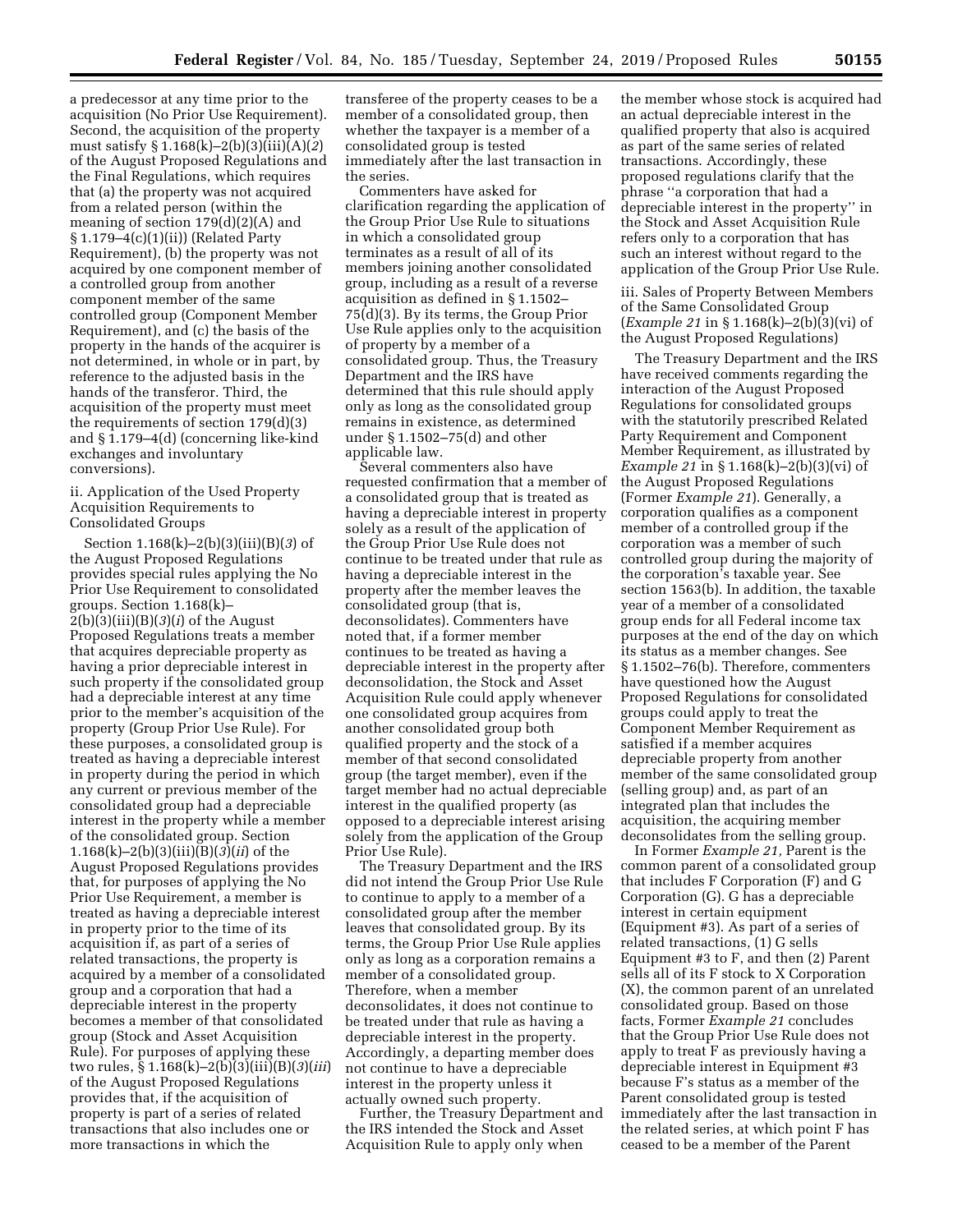consolidated group. Former *Example 21*  relies on the same analysis to conclude that the Related Party Requirement and Component Member Requirement are also satisfied, and that, assuming all other relevant requirements are satisfied, F would be eligible to claim the additional first year depreciation deduction for Equipment #3.

Commenters also have requested guidance concerning the amount, location, and timing of the additional first year depreciation deduction in transactions similar to the transaction described in Former *Example 21.* In particular, commenters have asked whether the deduction should be reported on the consolidated return of the Parent consolidated group (that is, the selling group) or on the consolidated return of the X consolidated group (that is, the acquiring group), and whether the deduction would be limited by section 168(i)(7). Commenters have noted that, if F were treated as placing Equipment #3 in service while a member of the Parent consolidated group, the deduction might be reported on the consolidated return of the Parent group. In addition, because the transaction between F and G is an intercompany transaction, section 168(i)(7)(B)(ii) might apply to limit the amount of the deduction to an amount equaling G's gain from the transaction. One commenter further noted that, even if section 168(i)(7)(B)(ii) did not apply to the transaction, any amount of the deduction in excess of G's gain nevertheless might be disallowed under § 1.1502–13 as a noncapital, nondeductible amount.

Commenters have asserted that these potential results regarding the location (the Parent consolidated group) and the amount (an amount not in excess of G's gain) of the deduction would be improper based on the legislative history of section 168(k), which indicates that Congress intended to stimulate economic activity and promote capital investment. See H. Rept. 115–409, at 232 (2017) (''The Committee believes that providing full expensing for certain business assets lowers the cost of capital for tangible property used in a trade or business. With lower costs of capital, the Committee believes that businesses will be encouraged to purchase equipment and other assets, which will promote capital investment and provide economic growth.''); H. Rept. 107–251, at 20 (2001) (''The Committee believes that allowing additional first-year depreciation will accelerate purchases of equipment, promote capital investment, modernization, and growth, and will help to spur an economic recovery.'').

The Treasury Department and the IRS agree with commenters that, in situations similar to Former *Example 21,* the additional first year depreciation deduction should be reported on the consolidated return of the acquiring group rather than the selling group. With respect to Former *Example 21,* the Treasury Department and the IRS note that F made the economic outlay for Equipment #3, which was included in the amount paid by X for F's stock. Additionally, F's acquisition of Equipment #3 and Parent's sale of the F stock to X occur as part of the same series of related transactions; thus, at the time of F's acquisition of Equipment #3, the parties expected F to deconsolidate from the Parent consolidated group, and the substance of the transaction is the same as if F first became a member of the X consolidated group and then acquired Equipment #3. Furthermore, F's purchase of Equipment #3 is the type of activity that section 168(k) was intended to encourage—if F had become a member of the X consolidated group before purchasing Equipment #3, it is clear that F, as a member of the X consolidated group, would be allowed the deduction in its full amount.

Moreover, in circumstances similar to Former *Example 21,* the statute and regulations disregard a transitory acquisition of depreciable property when the property is acquired and disposed of within 90 calendar days. See section 168(k)(2)(E)(iii) and  $\S 1.168(k) - 2(b)(3)(vi)$  and  $(b)(4)(iv)$ (concerning syndication transactions) of the Final Regulations; see also § 1.168(k)–2(b)(3)(iii)(B)(*4*) of these proposed regulations (concerning de minimis uses of property).

To ensure that the additional first year depreciation deduction is reported on the acquiring group's consolidated return in circumstances like those described in Former *Example 21,*   $\S 1.168(k) - 2(b)(3)(v)(C)$  of these proposed regulations (Proposed Consolidated Acquisition Rule) provides that, if a member of a consolidated group acquires depreciable property from another member of the same consolidated group (that is, the selling group) in a taxable transaction, and if the transferee member ceases to be a member of the selling group in a series of related transactions that includes the property acquisition within 90 calendar days of the date of the property acquisition, then (1) the disposition and acquisition of the property are treated as occurring one day after the date on which the

transferee member ceases to be a member of the selling group (Deconsolidation Date) for all Federal income tax purposes, and (2) the transferee member is treated as placing the depreciable property in service not earlier than one day after the Deconsolidation Date for purposes of claiming depreciation or the investment credit.

The Proposed Consolidated Acquisition Rule would ensure that the used property acquisition requirements, including the No Prior Use Requirement and the Related Party Requirement, are satisfied in cases similar to Former *Example 21.* With respect to the No Prior Use Requirement, because the proposed rule treats the transferee member as acquiring the property after it ceases to be a member of the selling group, the transferee member is not attributed the selling group's usage of the property under the Group Prior Use Rule. The Related Party Requirement and Component Member Requirements would be tested using the same analysis.

The Proposed Consolidated Acquisition Rule applies the same treatment for purposes of determining whether the transaction is covered by section 168(i)(7)(B)(ii). Therefore, because the acquisition is not treated as occurring between members of the same consolidated group, if the transferee member is eligible to claim the additional first year depreciation deduction, then section 168(i)(7)(B)(ii) will not apply to limit the amount of the deduction.

In order to allow the deduction to the appropriate party, the Proposed Consolidated Acquisition Rule also provides that the transferee member is treated as placing the property in service not earlier than one day after the Deconsolidation Date for purposes of sections 167 and 168 and §§ 1.46–3(d) and  $1.167(a)-11(e)(1)$ . In so providing, the Treasury Department and the IRS intend to prohibit the transferee member from claiming the additional first year depreciation deduction on the selling group's consolidated return. The rule also prevents the transferee member from claiming regular depreciation or the investment credit with respect to the acquired property during the period after the transferee member acquires the property but before it leaves the selling group. *Example 28* (that is, revised Former *Example 21*) in proposed  $§ 1.168(k)-2(b)(3)(vii)(BB)$  illustrates the application of the Proposed Consolidated Acquisition Rule to the acquisition of depreciable property by one member of a consolidated group from another member of the same consolidated group.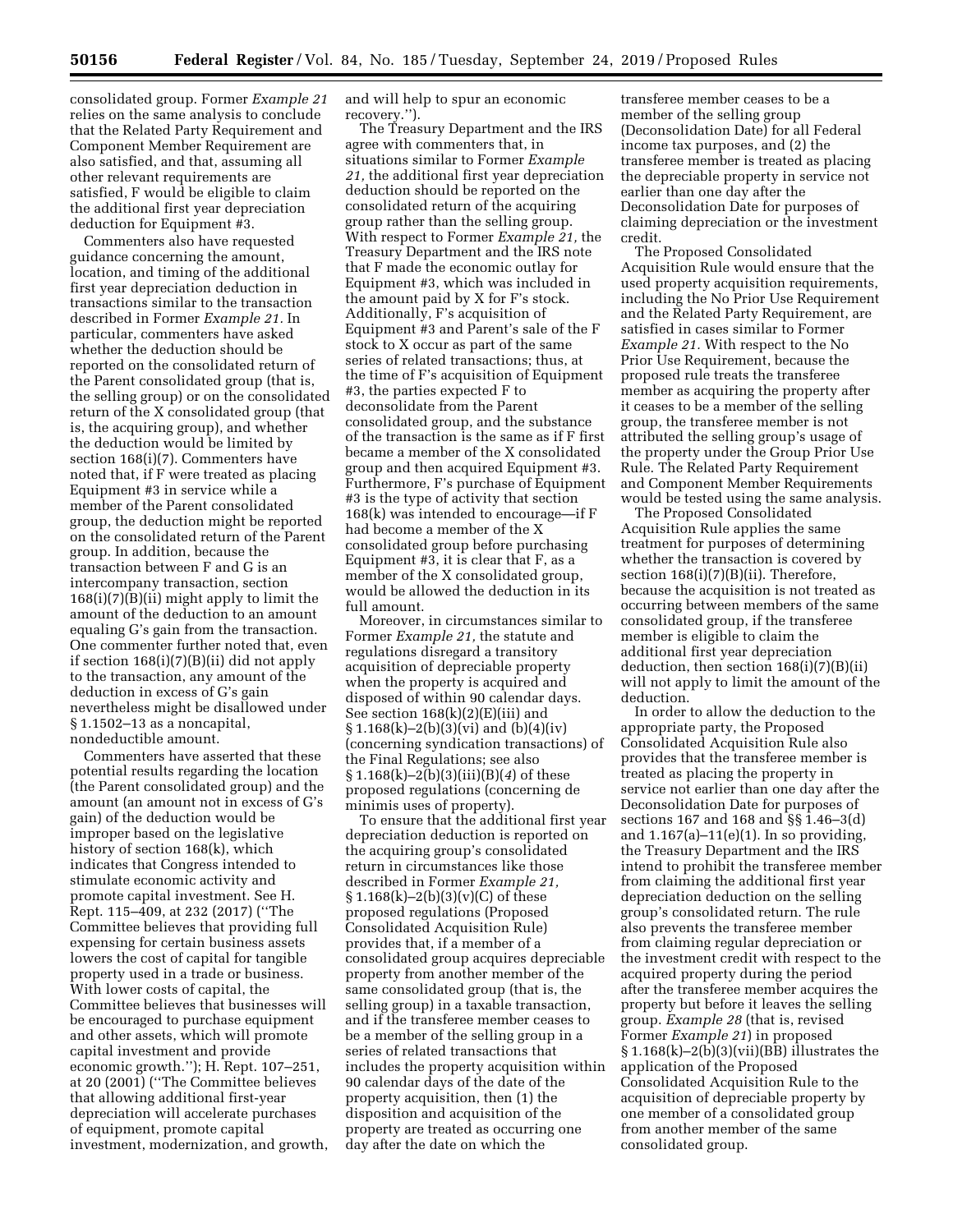iv. Deemed Acquisitions of Depreciable Property Between Members of the Same Consolidated Group

Commenters have noted that issues similar to those in Former *Example 21*  also arise in the context of deemed acquisitions of property within a consolidated group resulting from an election under either section 338(h)(10) or section 336(e). The Treasury Department and the IRS have determined that deemed acquisitions of property should be treated the same as actual acquisitions of property. Thus,  $\S 1.168(k) - 2(b)(3)(v)(D)$  of these proposed regulations provides a rule (Proposed Consolidated Deemed Acquisition Rule) that applies if (1) the transferee member acquires the stock of another member of the same group that holds depreciable property (target) in a qualified stock purchase or a qualified stock disposition for which a section 338 election or a section 336(e) election for a disposition described in § 1.336– 2(b)(1), respectively, is made, and (2) the transferee member and target cease to be members of the consolidated group within 90 calendar days of the acquisition date (within the meaning of § 1.338–2(c)(1)) or disposition date (within the meaning of  $\S 1.336-1(b)(8)$ ) as part of the same series of related transactions that includes the acquisition. The Proposed Consolidated Deemed Acquisition Rule does not apply to qualified stock dispositions described in section 355(d)(2) or (e)(2) because the rules applicable to such dispositions do not treat a new target corporation as acquiring assets from an unrelated person. See § 1.336–2(b)(2).

If the Proposed Consolidated Deemed Acquisition Rule applies, then (a) the acquisition date or disposition date, as applicable, is treated as the date that is one day after the date on which the transferee member and target cease to be members of the consolidated group (Deconsolidation Date) for all Federal income tax purposes, and (b) new target is treated as placing the depreciable property in service not earlier than one day after the Deconsolidation Date for purposes of sections 167 and 168 and §§ 1.46–3(d) and 1.167(a)–11(e)(1).

Without the proposed rule, new target might be treated as having a depreciable interest in the assets new target is deemed to acquire by virtue of the Group Prior Use Rule because old target, a member of the same consolidated group, had a depreciable interest in those assets. If applicable, the proposed rule prevents new target from being treated as having a depreciable interest in the assets by moving the acquisition date or disposition date to the day after

the Deconsolidation Date. New target is therefore a member of the acquiring group at the time it is deemed to acquire the assets. Similar to the Proposed Consolidated Acquisition Rule, this deemed acquisition rule also provides that the transferee member is treated as placing the property in service not earlier than one day after the Deconsolidation Date for purposes of sections 167 and 168 and §§ 1.46–3(d) and 1.167(a)–11(e)(1). *Example 29* in proposed § 1.168(k)–2(b)(3)(vii)(CC) illustrates the application of the rule to the deemed acquisition of depreciable property by one member of a consolidated group from another member of the same consolidated group pursuant to a section 338(h)(10) election.

Neither the Proposed Consolidated Acquisition Rule nor the Proposed Consolidated Deemed Acquisition Rule applies if the property that is acquired (or deemed acquired) is subsequently disposed of by the transferee member or new target, respectively, in a transaction that is part of the same series of related transactions as the actual or deemed acquisition of the property. For special rules governing the transfer of property in a series of related transactions, see § 1.168(k)–2(b)(3)(iii)(C) of these proposed regulations. For special rules governing property placed in service and disposed of in the same taxable year, see § 1.168(k)–2(g)(1).

### *3. Acquisition of Property*

A. Definition of Binding Contract for Acquisition of Entity

The Treasury Department and the IRS are aware that taxpayers and practitioners are having difficulty applying the binding contract rules in the August Proposed Regulations to transactions involving the acquisition of an entity. Because those rules were written to apply to the purchase of an asset instead of an entity, the Treasury Department and the IRS recognize that a binding contract rule for an acquisition of a trade or business, or an entity, is needed. Accordingly, these proposed regulations amend § 1.168(k)– 2 by adding paragraph (b)(5)(iii)(G) to provide that a contract to acquire all or substantially all of the assets of a trade or business or to acquire an entity (for example, a corporation, a partnership, or a limited liability company) is binding if it is enforceable under State law against the parties to the contract. The presence of a condition outside the control of the parties, including, for example, regulatory agency approval, will not prevent the contract from being a binding contract. Further, the fact that

insubstantial terms remain to be negotiated by the parties to the contract, or that customary conditions remain to be satisfied, does not prevent the contract from being a binding contract. This proposed rule also applies to a contract for the sale of the stock of a corporation that is treated as an asset sale as a result of an election under section 338.

### B. Property Not Acquired Pursuant to a Written Binding Contract

The Treasury Department and the IRS also are aware that, in some cases, a taxpayer may acquire property that was not pursuant to a written binding contract. If such property is not selfconstructed property, a qualified film, television, or live theatrical production, or a specified plant, these proposed regulations amend § 1.168(k)–2 by adding paragraph  $(b)(5)(v)$  to provide that the acquisition date of property acquired pursuant to a contract that is not a written binding contract is the date on which the taxpayer paid or incurred more than 10 percent of the total cost of the property, excluding the cost of any land and preliminary activities such as planning and designing, securing financing, exploring, or researching. This 10 percent proposed rule is the same as the safe harbor provided in § 1.168(k)– 2(b)(5)(iv)(B)(*2*) of the Final Regulations for determining the acquisition date of self-constructed property. This proposed rule does not apply to the acquisition of a trade or business, or an entity. The Treasury Department and the IRS request comments on this proposed rule.

# *4. Components*

Multiple commenters to the August Proposed Regulations requested an election similar to the one provided in section 3.02(2)(b) of Rev. Proc. 2011–26 (2011–16 I.R.B. 664 (April 18, 2011)) for components acquired or selfconstructed after September 27, 2017, of larger self-constructed property for which the manufacture, construction, or production of the larger self-constructed property begins before September 28, 2017.

The Treasury Department and the IRS have determined that it is appropriate to allow a taxpayer to elect to treat one or more components acquired or selfconstructed after September 27, 2017, of certain larger self-constructed property as being eligible for the additional first year depreciation deduction under section 168(k). The larger selfconstructed property must be qualified property under section  $168(k)(2)$ , as in effect before the enactment of the Act,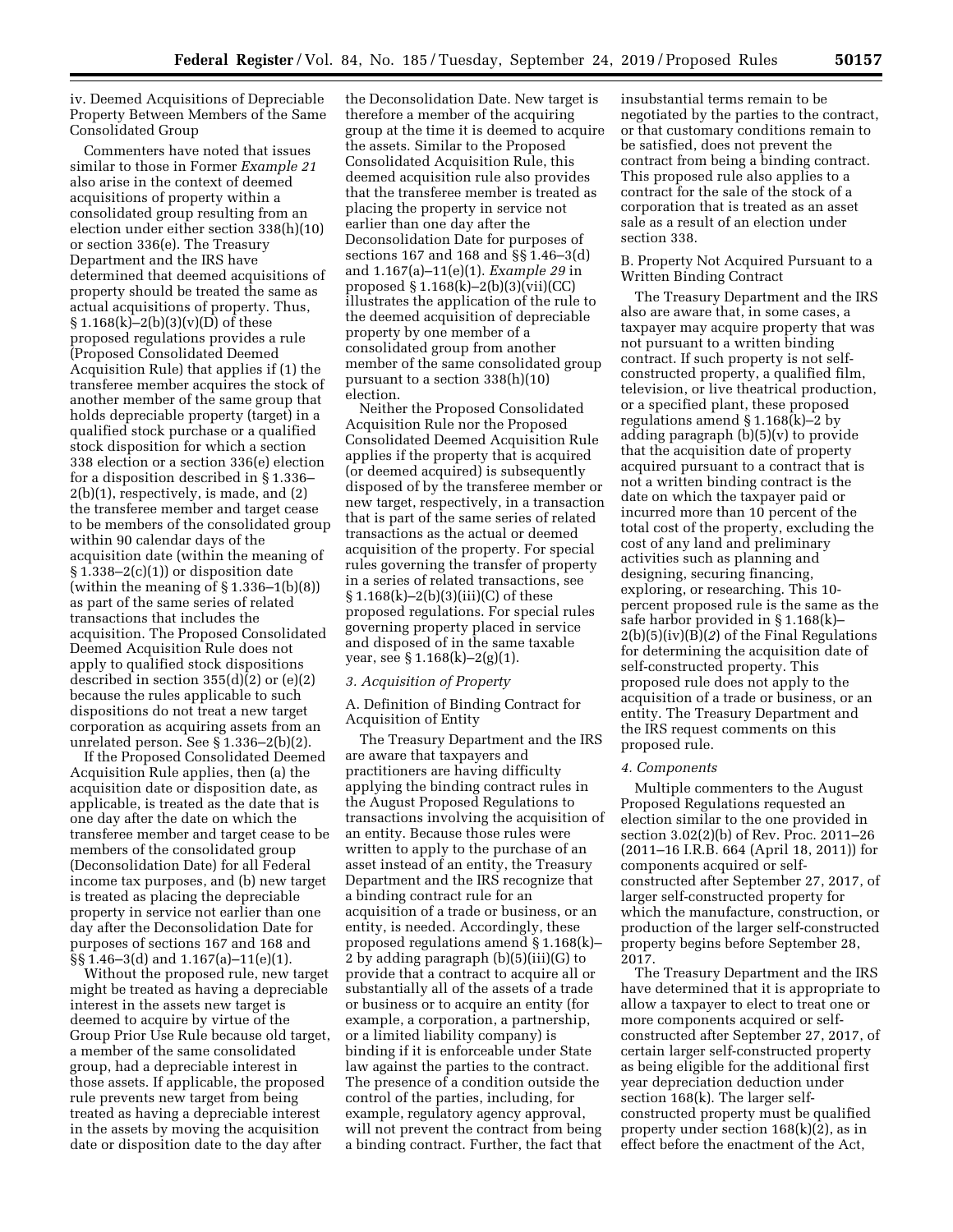for which the manufacture, construction, or production began before September 28, 2017. However, the election is not available for components of larger self-constructed property when such property is not eligible for any additional first year depreciation deduction under section 168(k) (for example, property described in section 168(k)(9) and placed in service by the taxpayer in any taxable year beginning after December 31, 2017, or qualified improvement property placed in service by the taxpayer after December 31, 2017). These proposed regulations amend § 1.168(k)–2 by adding paragraph (c) to provide for this election. These proposed regulations also provide rules regarding installation costs and the determination of the basis attributable to the manufacture, construction, or production before January 1, 2020, for longer production period property or certain aircraft property described in section  $168(k)(2)(B)$  or (C). Additionally, these proposed regulations provide the time and manner of making the election, and examples to illustrate the proposed rules.

These proposed regulations also amend § 1.168(k)–2(e)(1)(iii) to provide rules regarding the determination of the basis attributable to the manufacture, construction, or production before January 1, 2027, for longer production period property or certain aircraft property described in section  $168(k)(2)(B)$  or  $(C)$ .

Commenters to the August Proposed Regulations requested guidance on whether property acquired before September 28, 2017, by a trade or business described in section  $168(k)(9)(A)$  is eligible for the additional first year depreciation deduction provided by section 168(k) as in effect before the enactment of the Act. Another commenter requested clarification on whether any of the costs of property acquired before September 28, 2017, pursuant to a written binding contract, and placed in service after 2017 are eligible for the additional first year depreciation deduction under section 168(k). Property acquired before September 28, 2017, is eligible for the additional first year depreciation deduction provided by section 168(k) as in effect before the enactment of the Act provided such property is qualified property under section 168(k) as in effect before the enactment of the Act. However, if the taxpayer makes the election in proposed  $\S 1.168(k) - 2(c)$ , as described above, for components acquired or self-constructed after September 27, 2017, those components are eligible for the additional first year

depreciation deduction under section 168(k). Such election, however, does not apply to, among other things, property described in section 168(k)(9) and placed in service in a taxable year beginning after December 31, 2017.

### *5. Special Rules: Mid-Quarter Convention*

The Treasury Department and the IRS are aware that taxpayers and practitioners have questioned whether the unadjusted depreciable basis of qualified property for which the additional first year depreciation deduction is claimed is taken into account in determining whether the mid-quarter convention under section 168 $(d)$  and § 1.168 $(d)$ –1 applies for the taxable year. The Treasury Department and the IRS agree that a rule is necessary and that it should be consistent with the definition of depreciable basis in § 1.168(d)–1(b)(4). Accordingly, the proposed regulations amend § 1.168(k)–2 by adding paragraph (g)(11) to provide that in determining whether the mid-quarter convention applies for a taxable year under section 168(d)(3) and § 1.168(d)–1, the depreciable basis, as defined in  $§ 1.168(d)-1(b)(4)$ , for the taxable year the qualified property is placed in service by the taxpayer, is not reduced by the allowed or allowable additional first year depreciation deduction for that taxable year.

# **Proposed Applicability Date**

These regulations are proposed to apply to qualified property placed in service or planted or grafted, as applicable, by the taxpayer during or after the taxpayer's taxable year that includes the date of publication of a Treasury decision adopting these rules as final regulations in the **Federal Register**. These regulations also are proposed to apply to components acquired or self-constructed after September 27, 2017, of larger selfconstructed property for which the manufacture, construction, or production begins before September 28, 2017, and that is qualified property under section 168(k)(2) as in effect before the enactment of the Act and placed in service by the taxpayer during or after the taxpayer's taxable year that includes the date of publication of a Treasury decision adopting these rules as final regulations in the **Federal Register**. Pending the issuance of final regulations, a taxpayer may choose to rely on these proposed regulations, in their entirety, to qualified property acquired and placed in service or planted or grafted, as applicable, after September 27, 2017, by the taxpayer

during taxable years ending on or after September 28, 2017. Pending the issuance of final regulations, a taxpayer also may choose to rely on these proposed regulations, in their entirety, to components acquired or selfconstructed after September 27, 2017, of larger self-constructed property for which the manufacture, construction, or production begins before September 28, 2017, and that is qualified property under section 168(k)(2) as in effect before the enactment of the Act and placed in service by the taxpayer during taxable years ending on or after September 28, 2017. If a taxpayer chooses to rely on these proposed regulations, the taxpayer must consistently apply all rules of these proposed regulations.

#### **Special Analyses**

## *I. Regulatory Planning and Review— Economic Analysis*

Executive Orders 12866 and 13563 direct agencies to assess costs and benefits of available regulatory alternatives and, if regulation is necessary, to select regulatory approaches that maximize net benefits (including (i) potential economic, environmental, and public health and safety effects, (ii) potential distributive impacts, and (iii) equity). Executive Order 13563 emphasizes the importance of quantifying both costs and benefits, reducing costs, harmonizing rules, and promoting flexibility.

These proposed regulations have been designated as subject to review under Executive Order 12866 pursuant to the Memorandum of Agreement (April 11, 2018) (MOA) between the Treasury Department and the Office of Management and Budget (OMB) regarding review of tax regulations. The Office of Information and Regulatory Affairs has designated these proposed regulations as significant under section 1(b) of the MOA. Accordingly, the OMB has reviewed these proposed regulations.

#### A. Background

# i. Bonus Depreciation Generally

In general, section 168(k) allows taxpayers to immediately deduct some portion of investment in certain types of physical capital, what is colloquially known as bonus depreciation. The Act changed section 168(k) in several ways. Arguably most substantially, the Act increased the bonus percentage as it applies to property generally acquired after September 27, 2017, which accelerates depreciation deductions. The Act also removed the ''original use'' requirement, meaning that taxpayers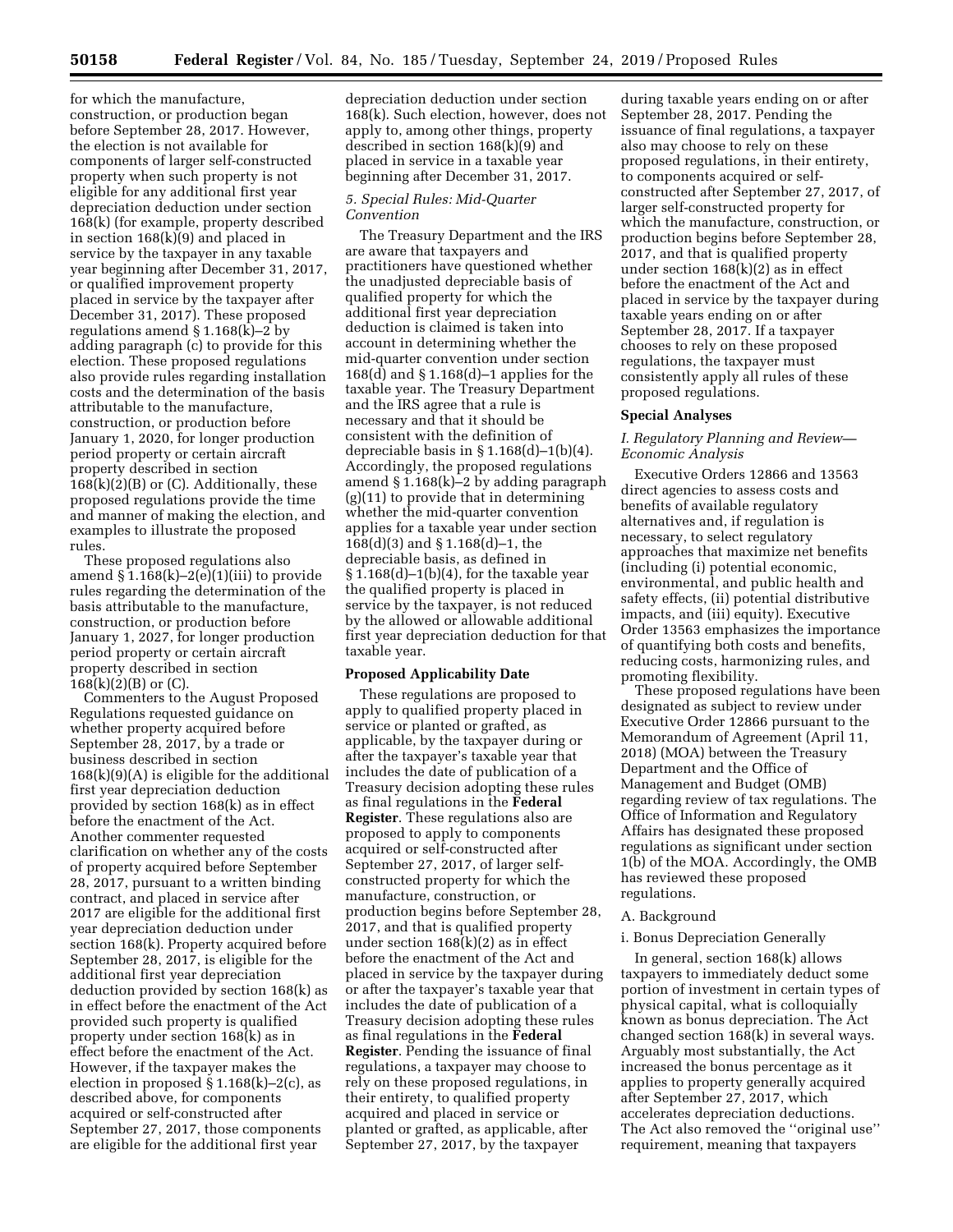could claim bonus depreciation on ''used'' property. The Act made several other modest changes to the operation of section 168(k). First, it excluded from the definition of qualified property any property used by rate-regulated utilities and firms (primarily automobile dealerships) with ''floor plan financing indebtedness'' as defined under section 163(j). Furthermore, section  $168(k)(2)(a)(ii)(IV)$  and (V) allowed qualified film, television, and live theatrical productions (as defined under Section 181) to qualify for bonus depreciation.

The regulations under § 1.168(k)–2 generally provide structure and clarity for the implementation of section 168(k). However, Treasury and the IRS determined that there remained several outstanding issues requiring clarification that should be subject to notice and comment. First, these proposed regulations address some ambiguities related to the operation of section 168(k)(9), which describes some property that is ineligible for bonus depreciation. Second, these proposed regulations create a de minimis rule which provides that a taxpayer will not be deemed to have had a prior depreciable interest in a property—and thus that property will be eligible for bonus depreciation in that taxpayer's hands—if the taxpayer previously disposed of that property within 90 days of the date on which that property was placed in service. Third, these proposed regulations clarify the interpretation of an example in the August Proposed Regulations regarding an asset acquisition as part of a sale of a member of a controlled group from one group to another. Fourth, these proposed regulations modify the treatment of series of related transactions. Finally, these proposed regulations provide that certain components of larger selfconstructed property can be eligible for the increased bonus depreciation percentage even if the construction of such larger self-constructed property began before September 28, 2017.

# B. No-Action Baseline

The Treasury Department and the IRS have assessed the benefits and costs of the proposed regulations relative to a no-action baseline reflecting anticipated Federal income tax-related behavior in the absence of these proposed regulations.

# C. Economic Analysis of NPRM

This section describes the main provisions of these proposed regulations and provides a qualitative economic analysis of each one.

i. Property Excluded From Bonus Depreciation by Section 168(k)(9)

As discussed above, section 168(k)(9) provides that property used by certain businesses is not eligible for bonus depreciation. These businesses include certain rate-regulated utilities and motor vehicle dealerships with floor plan financing indebtedness.

These proposed regulations first clarify that those taxpayers that lease property to such businesses described by section 168(k)(9) may claim bonus depreciation, so long as other requirements of section 168(k) are met. This approach broadly follows the existing normalization rules (which provide generally for the reconciliation of tax income and book income for regulatory purposes for utilities), which provides that lessors to public utilities are not bound by such rules so long as they themselves are not a public utility. The Treasury Department and the IRS project that this guidance will be easy for taxpayers to interpret and comply with. Additionally, this decision allows businesses to receive some share of the economic benefit of section 168(k). To the extent that lessors can claim bonus depreciation, it is plausible that the market-clearing lease price for such assets will fall, potentially enabling some expansions of output and contributing to economic growth.

These proposed regulations next clarify which businesses fall under the umbrella of section 168(k)(9)(A) (utilities) and section  $168(k)(9)(B)$ (dealerships with floor plan financing indebtedness). For utilities, these proposed regulations clarify that the ''primary use'' of an item described in the Code is consistent with how primary use is determined in existing regulations under section 167. This application should be familiar to taxpayers, and thus relatively easy to comply with.

The statutory language of section 168(k)(9)(B) is somewhat more ambiguous, and thus more substantive clarifications were necessary. First, section 168(k)(9)(B) provides that dealerships with floor plan financing indebtedness are ineligible for bonus depreciation ''if the floor plan financing interest was taken into account under [section 163(j)(1)(C)].'' These proposed regulations clarify that such interest is in fact ''taken into account'' only if the firm in fact received a benefit from section 163(j)(1)(C)—*i.e.,* if total business interest expense (including floor plan financing interest) exceeds business interest income plus 30 percent of adjusted taxable income. This decision allows more firms to claim bonus depreciation than if the Treasury

Department and the IRS had made the opposite interpretation (deeming all dealerships with floor plan financing interest to be ineligible for bonus depreciation, regardless of whether the firm received a benefit from section  $163(i)(1)(C)$ .

The Treasury Department and the IRS have undertaken an analysis of the investment effects of this provision, under the assumption that 10 to 50 percent of affected taxpayers would have come to the opposite interpretation in the absence of the proposed regulations. Using tax return data and parameters from the literature on the effect of bonus depreciation on investment, this analysis has found that this provision would increase investment by an annual maximum of \$20 to \$90 million, although this range would likely decrease over time as uncertainty over the interpretation of the statute is resolved. Additionally, these proposed regulations will resolve a substantial compliance uncertainty facing these taxpayers.

An additional ambiguity in section  $168(k)(9)(B)$  pertains to the length of time that the section applies to a given firm. The section refers to a ''trade or business that has had floor plan financing indebtedness . . . if the floor plan financing interest related to such indebtedness was taken into account under [section 163(j)(1)(C)]''. Consider a firm (*Example A*) that received a benefit from section 163(j)(C)(1) in tax year 2018 (meaning that its interest deduction would have been smaller if not for section  $163(j)(C)(1)$  but not in tax year 2019 or any other later year. One interpretation of the statute would deem that firm forever ineligible for bonus depreciation, in 2019 and later. The Treasury Department and the IRS came to the opposite conclusion and deemed that section  $168(k)(9)(B)$  is determined on an annual basis: For example, the firm in *Example A* of this part of the Special Analysis section would not be eligible for bonus depreciation in 2018, but so long as the other requirements were met, it would be eligible for bonus depreciation in 2019. As with the interpretation of ''taken into account,'' this interpretation enables more firms to be eligible for bonus depreciation in more years, potentially increasing investment by such firms. The Treasury Department and the IRS expect that some taxpayers would have come to a different conclusion regarding the interpretation of this timing in the absence of these proposed regulations. Therefore, this provision could also have some economic effects. The Treasury Department and the IRS engaged in an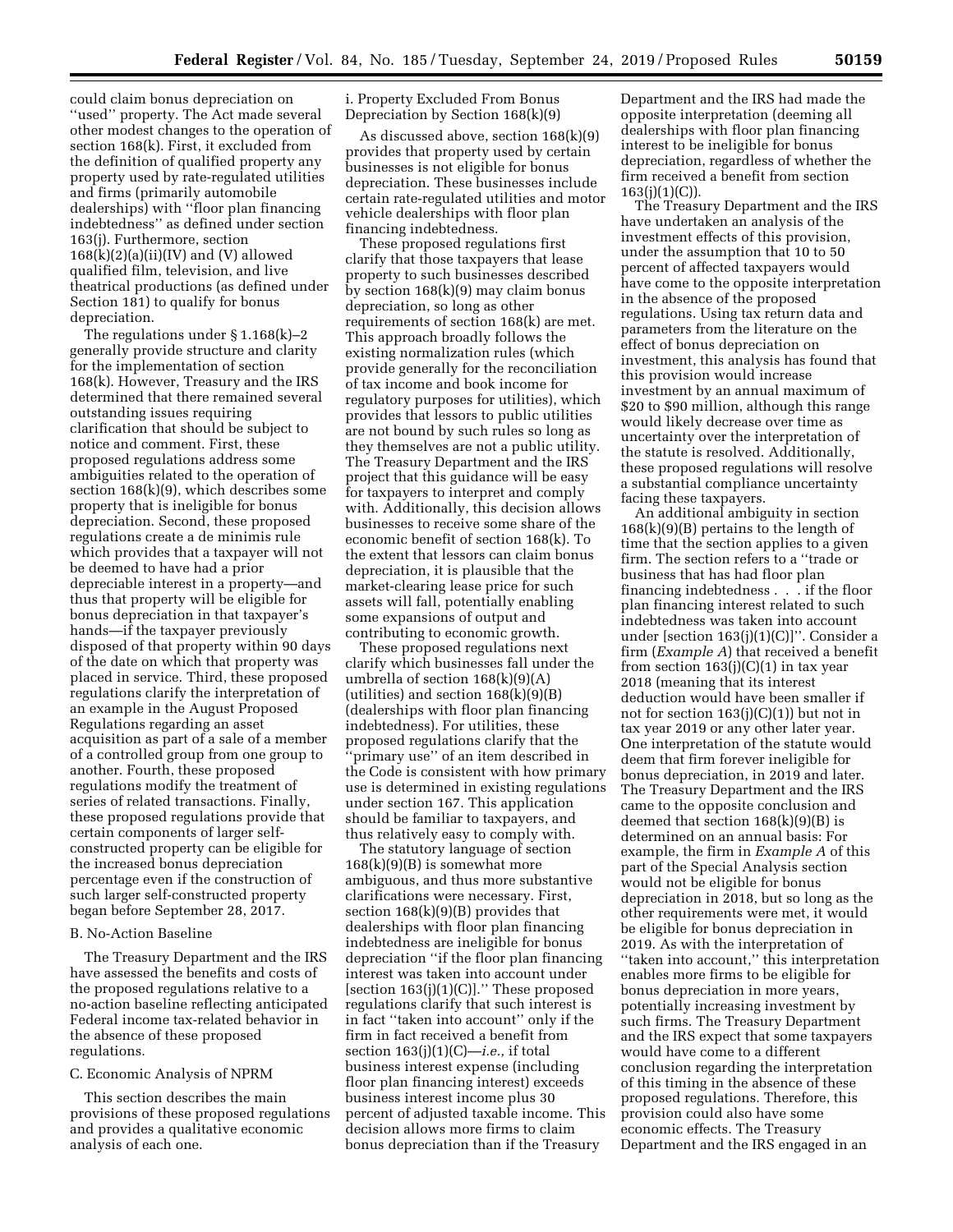analysis on these effects based on historical tax data, parameter values from the economic literature for the effect of bonus depreciation on investment, and assumptions regarding taxpayer interpretations in the absence of these proposed regulations. The result of this analysis projects that this provision will cause investment to increase in this industry by no greater than \$55 million in any year, and approximately \$25 million per year on average over the period from 2019 to 2028. The Treasury Department and the IRS additionally project that some share of this increased investment will reduce investment in other industries through crowd-out effects.

Importantly, the estimated effect of this provision interacts substantially with the rule that floor plan financing is ''taken into account'' only if the firm in fact received a benefit from section  $163(j)(1)(C)$ . In the absence of the proposed regulations, the Treasury Department and the IRS project that some share of taxpayers in this industry would have interpreted section 168(k)(9)(B) as rendering them ineligible for bonus depreciation in substantially all circumstances. Therefore, the effect of both provisions together is less than the sum of each of the provisions considered independently. In total, the Treasury Department and the IRS have determined that the effect of both rules related to section 168(k)(9)(B), when considered together, would have a maximum annual effect on investment in the range of \$65 million to \$90 million and declining over time as uncertainty over the interpretation of the statute is resolved.

### ii. Prior Depreciable Interest

In general, to be eligible for bonus depreciation, a given property may not have been owned by the same firm in the past. This requirement was instituted by Congress in order to prevent ''churning'' of assets, whereby a firm could sell and soon thereafter repurchase the same asset in order to claim the 100 percent deduction. The August Proposed Regulations defined "ownership" for this purpose as having a prior depreciable interest. Section 1.168(k)–2 finalizes this interpretation. These proposed regulations introduce an exception, providing that a taxpayer does not have a depreciable interest in a given property if the taxpayer disposed of the property within 90 days of the initial date when the property was placed in service (so long as the asset is not repurchased and placed in service again within the same taxable year). The Treasury Department and the IRS primarily instituted this rule in

order to coordinate with the syndication transaction rules of section  $168(k)$ (E)(2)(iii). The Treasury Department and the IRS do not anticipate substantial economic effects of this provision. Nevertheless, it will generally have the effect of causing more property to be eligible for bonus depreciation (increasing incentives to invest), while minimizing incentives for wasteful churning of assets.

Furthermore, these proposed regulations clarify that partners in a partnership hold a depreciable interest in the property held by that partnership, and that the share of the property to which this applies equals the partner's share of the depreciation deductions of the partnership over a certain period. The Treasury Department and the IRS have determined that this provides an accurate reflection of the partner's prior depreciable interest in the property, and therefore aligns tax consequences and economic consequences, which is generally favorable for economic efficiency. However, as is the case with the ''prior use'' rules generally, the Treasury Department and the IRS do not project this provision to substantially affect behavior.

### iii. Group Prior Use Rule

These proposed regulations clarify several aspects of the ''Group Prior Use Rule.'' Under that rule, all members of a consolidated group are treated as having had a depreciable interest in a property if any member of the consolidated group had such a depreciable interest. First, these proposed regulations clarify that the rule ceases to be in effect once the consolidated group terminates as a result of joining another consolidated group. Second, these proposed regulations clarify that the Group Prior Use Rule does not apply to a corporation after it deconsolidates from the consolidated group, so long as that corporation did not in fact own that property. As is the case with the prior use rules generally, the Treasury Department and the IRS do not anticipate large economic effects as a result of this section of these proposed regulations.

### iv. Purchases of Assets as Part of Acquisition of Entire Business

Additionally, these proposed regulations clarify the proper procedure for certain purchases of assets by a given corporation from a related party that are a part of an integrated plan involving the selling of that corporation from one group to another. Specifically, these proposed regulations provide that the deduction for bonus depreciation is

allowed in such circumstances, and should be claimed by the acquiring group. These proposed regulations provide for a similar treatment in the case of deemed acquisitions in the case of an election under section 338(h)(10) or section 336(e). These rules cause the tax treatment to reflect the economic reality, in which the acquiring group is bearing the economic outlay of the asset purchase, and that acquiring group had no economic prior depreciable interest. By aligning the tax consequences with the economic allocations, this treatment minimizes potential distortions caused by the anti-churning rules.

### v. Component Rule Election

In 2010, Congress increased the bonus percentage from 50 percent to 100 percent for property placed in service between September 9, 2010 and December 31, 2011. In 2011, the IRS issued Revenue Procedure 2011–26 to allow taxpayers to elect to have the 100 percent bonus rate apply to components of larger self-constructed property whose construction began before September 9, 2010, so long as (1) the components were acquired (or selfconstructed) after than that date and (2) the larger self-constructed property itself qualifies for bonus depreciation generally. These proposed regulations provide an analogous rule, replacing September 9, 2010 with September 27, 2017. This provision will allow more property to qualify for 100 percent bonus depreciation. Furthermore, this provision provides neutrality between taxpayers who acquire distinct, smaller pieces of depreciable property and those taxpayers that invest a similar amount in fewer, larger pieces of depreciable property whose construction takes place over a longer period of time. By treating similar taxpayers (and similar choices) similarly, this rule enhances economic efficiency by minimizing tax-related distortions. However, the Treasury Department and the IRS project these rules to have only a modest effect on future economic decisions. These rules affect only taxpayers (1) that acquire (or self-construct) components after the date of enactment of these proposed regulations and (2) for whom the construction of the larger selfconstructed property began prior to September 28, 2017 (approximately 21 months ago). The Treasury Department and the IRS expect relatively few taxpayers to be affected by this provision going forward.

### vi. Series of Related Transactions

The August Proposed Regulations provided that, in a series of related transactions, the relationship between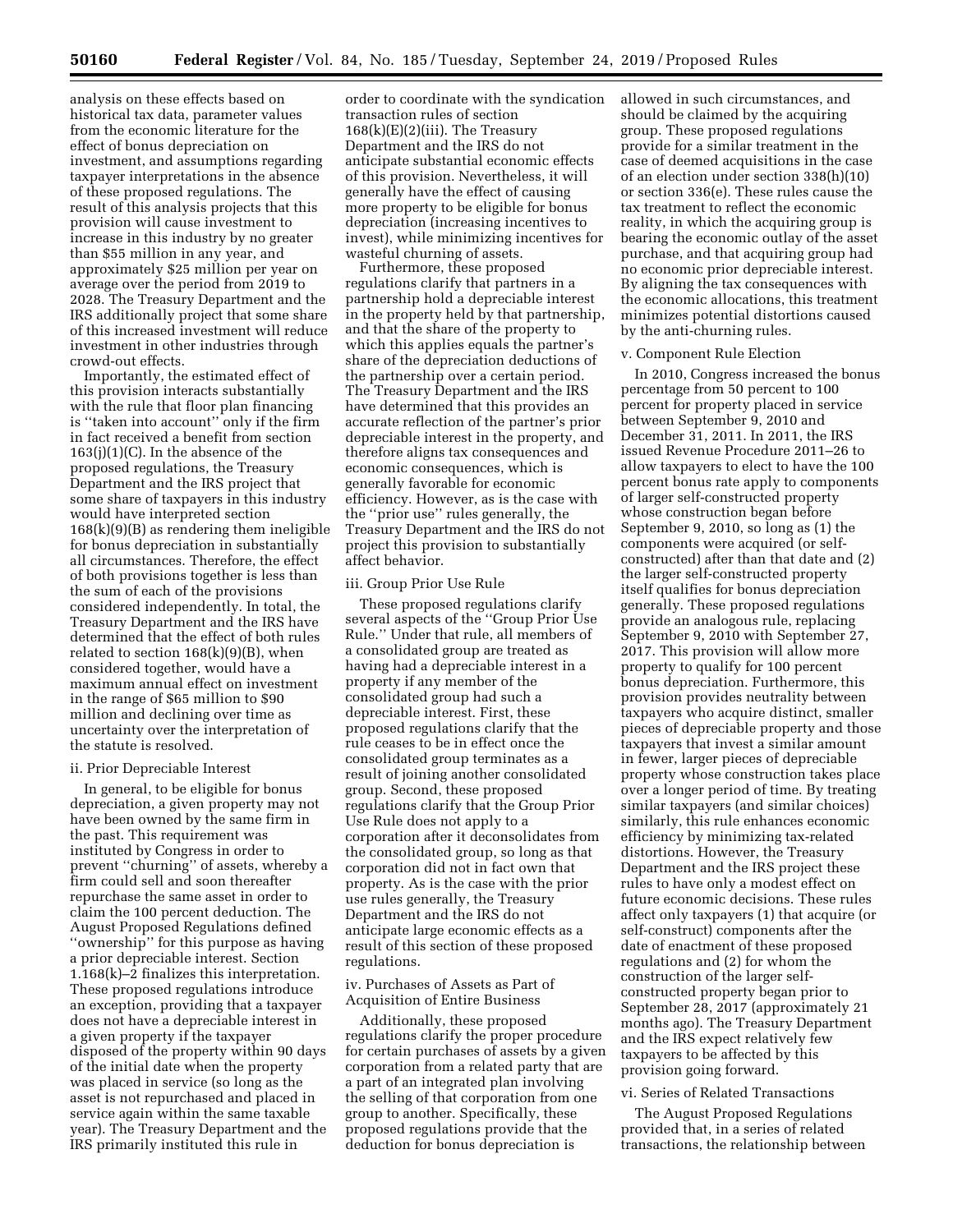the transferor and transferee of an asset was determined only after the final transaction in the series (the ''Series of Related Transaction Rule''). Commenters had expressed confusion regarding whether this applies to testing whether parties are related under section 179(d)(2), or whether it applies more broadly (*e.g.,* in determining whether the taxpayer had a prior depreciable interest). These proposed regulations clarify that this Series of Related Transaction Rule is intended only to test the relatedness of two parties.

These proposed regulations further revise the Series of Related Transaction Rule to address its application in various situations. Under these proposed regulations, the relatedness is tested after each step of the series of related transactions, with the substantial exception that any intermediary (*i.e.,* a taxpayer other than the original transferor or ultimate transferee) is disregarded so long as that intermediary (1) never places the property in service or (2) disposes of the property in the same taxable year in which it was placed in service. This would tend to eliminate the benefit of the Series of Related Transaction Rule in cases where intermediate transferees maintained use of the property for a non-trivial length of time. The Treasury Department and the IRS project that this interpretation will prevent abuse. The Treasury Department and the IRS do not predict

substantial economic effects of this provision.

#### vii. Miscellaneous

Lastly, these proposed regulations put forward rules to the extent existing regulations apply in slightly new contexts. In particular, these proposed regulations clarify when a binding contract is in force to acquire all or substantially all the assets of a trade or business. Additionally, consistent with the rules of  $\S 1.168(d) - 1(b)(4)$ , these proposed regulations provide that, for the purpose of determining whether the mid-quarter convention applies, depreciable basis is not reduced by the amount of bonus depreciation. The Treasury Department and the IRS do not anticipate large economic effects of these clarifications, though the additional clarity of these regulations will likely reduce compliance burdens.

### *II. Paperwork Reduction Act*

The collection of information in these proposed regulations are in proposed § 1.168(k)–2(c). The collection of information in proposed § 1.168(k)–2(c) is an election that a taxpayer may make to treat one or more components acquired or self-constructed after September 27, 2017, of certain larger self-constructed property as being eligible for the 100-percent additional first year depreciation deduction under section 168(k). The larger selfconstructed property must be qualified property under section 168(k)(2) as in

effect before the enactment of the Act and for which the manufacture, construction, or production began before September 28, 2017. The election is made by attaching a statement to a Federal income tax return indicating that the taxpayer is making the election under proposed § 1.168(k)–2(c) and whether the taxpayer is making the election for all or some of the components described in proposed  $§ 1.168(k)-2(c).$ 

For purposes of the Paperwork Reduction Act of 1995 (44 U.S.C. 3507(d)) (PRA), the reporting burden associated with proposed § 1.168(k)–2(c) will be reflected in the PRA submission associated with income tax returns in the Form 1120 series, Form 1040 series, Form 1041 series, and Form 1065 series (for OMB control numbers, see chart at the end of this part II of this Special Analysis section). The estimate for the number of impacted filers with respect to the collection of information described in this part is 0 to 137,000 respondents. Historical data was not available to directly estimate the number of impacted filers. This estimate assumes that no more than 10 percent of income tax return filers with a nonzero entry on Form 4562 Line 14 (additional first year depreciation deduction) will make this election (5 percent in the case of filers of Form 1040 series). The IRS estimates the number of affected filers to be the following:

# TAX FORMS IMPACTED

| Collection of information                                                                                                                                                          | Number of<br>respondents<br>(estimated) | Forms to which the information may be attached                                               |
|------------------------------------------------------------------------------------------------------------------------------------------------------------------------------------|-----------------------------------------|----------------------------------------------------------------------------------------------|
| Section 1.168(k)–2(c) Election for components of larger self-constructed<br>property for which the manufacture, construction, or production be-<br>gins before September 28, 2017. |                                         | 0-137,000   Form 1120 series, Form 1040 series, Form 1041 se-<br>ries, and Form 1065 series. |

Source: IRS:RAAS:KDA (CDW 6–1–19).

The current status of the PRA submissions related to the tax forms that will be revised as a result of the information collections in the section 168(k) regulations is provided in the accompanying table. As described above, the reporting burdens associated with the information collections in the regulations are included in the aggregated burden estimates for OMB control numbers 1545–0123 (which represents a total estimated burden time for all forms and schedules for corporations of 3.157 billion hours and total estimated monetized costs of \$58.148 billion (\$2017)), 1545–0074 (which represents a total estimated burden time, including all other related

forms and schedules for individuals, of 1.784 billion hours and total estimated monetized costs of \$31.764 billion (\$2017)), and 1545–0092 (which represents a total estimated burden time, including all other related forms and schedules for trusts and estates, of 307,844,800 hours and total estimated monetized costs of \$9.950 billion (\$2016)). The overall burden estimates provided for the OMB control numbers below are aggregate amounts that relate to the entire package of forms associated with the applicable OMB control number and will in the future include, but not isolate, the estimated burden of the tax forms that will be created or revised as a result of the information

collections in the regulations. These numbers are therefore unrelated to the future calculations needed to assess the burden imposed by the regulations. These burdens have been reported for other regulations that rely on the same OMB control numbers to conduct information collections under the PRA, and the Treasury Department and the IRS urge readers to recognize that these numbers are duplicates and to guard against over counting the burden that the regulations that cite these OMB control numbers imposed prior to the Act. No burden estimates specific to the forms affected by the regulations are currently available. The Treasury Department and the IRS have not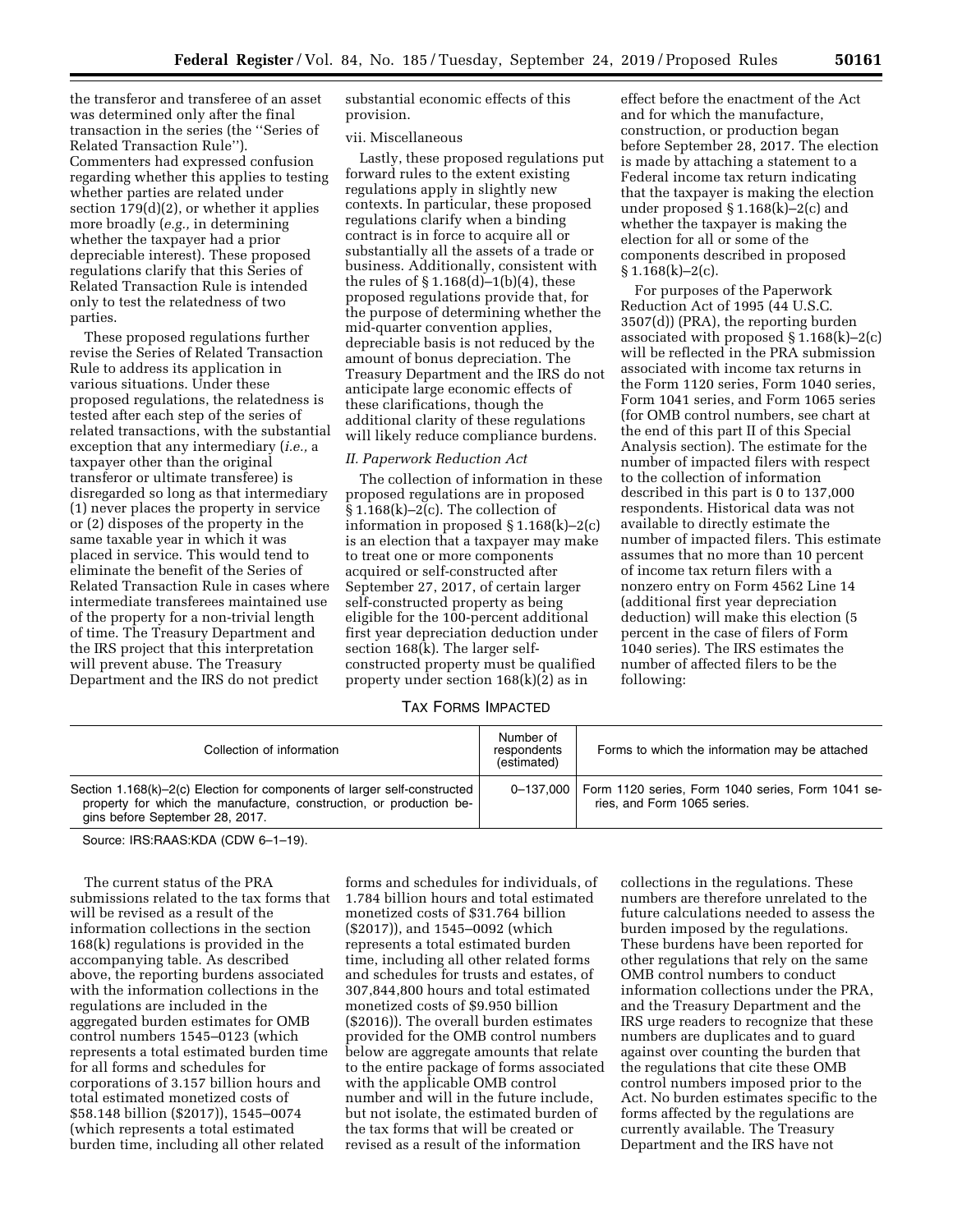estimated the burden, including that of any new information collections, related to the requirements under the regulations. For the OMB control numbers discussed in above, the Treasury Department and the IRS estimate PRA burdens on a taxpayertype basis rather than a provisionspecific basis. Those estimates would capture changes made by the Act, the final regulations under section 168(k),

and those that arise out of discretionary authority exercised in these proposed regulations and other regulations that affect the compliance burden for those forms.

The Treasury Department and the IRS request comments on all aspects of information collection burdens related to the proposed regulations, including estimates for how much time it would take to comply with the paperwork

burdens described above for each relevant form and ways for the IRS to minimize the paperwork burden. In addition, when available, drafts of IRS forms are posted for comment at *[https://](https://apps.irs.gov/app/picklist/list/draftTaxForms.htm) [apps.irs.gov/app/picklist/list/](https://apps.irs.gov/app/picklist/list/draftTaxForms.htm)  [draftTaxForms.htm.](https://apps.irs.gov/app/picklist/list/draftTaxForms.htm)* IRS forms are available at *[https://www.irs.gov/forms](https://www.irs.gov/forms-instructions)[instructions.](https://www.irs.gov/forms-instructions)* Forms will not be finalized until after they have been approved by OMB under the PRA.

| Form                | Type of filer                                                                                                                                                               | OMB No.(s) | <b>Status</b>                                                                                |  |
|---------------------|-----------------------------------------------------------------------------------------------------------------------------------------------------------------------------|------------|----------------------------------------------------------------------------------------------|--|
|                     | Individual (NEW Model)                                                                                                                                                      | 1545-0074  | Published in the Federal Register on 7/20/18. Public Com-<br>ment period closed on 9/18/18.  |  |
|                     | Link: https://www.federalregister.gov/documents/2018/07/20/2018-15627/proposed-collection-comment-reguest-<br>for-regulation-project.                                       |            |                                                                                              |  |
|                     | Trusts and estates                                                                                                                                                          | 1545-0092  | Published in the Federal Register on 4/4/18. Public Com-<br>ment period closed on 6/4/18.    |  |
|                     | Link: https://www.federalregister.gov/documents/2018/04/04/2018-06892/proposed-collection-comment-request-<br>for-form- $1041$ .                                            |            |                                                                                              |  |
| Forms 1065 and 1120 | Business (NEW Model)                                                                                                                                                        | 1545-0123  | Published in the Federal Register on 10/8/18. Public Com-<br>ment period closed on 12/10/18. |  |
|                     | Link: https://www.federalregister.gov/documents/2018/10/09/2018-21846/proposed-collection-comment-request-<br>for-forms-1065-1065-b-1066-1120-1120-c-1120-f-1120-h-1120-nd. |            |                                                                                              |  |

## *III. Regulatory Flexibility Act*

It is hereby certified that these proposed regulations will not have a significant economic impact on a substantial number of small entities within the meaning of section 601(6) of the Regulatory Flexibility Act (5 U.S.C. chapter 6).

Section 168(k) generally affects taxpayers that own and use depreciable property in their trades or businesses or for their production of income. The reporting burden in proposed § 1.168(k)–2(c) generally affects taxpayers that elect to have the 100

percent additional first year depreciation deduction apply to components that are acquired or selfconstructed after September 27, 2017, of depreciable property for which the manufacture, construction, or production began before September 28, 2017, and was completed generally before January 1, 2020. The election is made by attaching a statement to a Federal income tax return indicating that the taxpayer is making the election under proposed § 1.168(k)–2(c) and whether the taxpayer is making this election for all or some of the

components described in § 1.168(k)– 2(c).

For purposes of the PRA, the Treasury Department and the IRS estimate that there are 0 to 181,500 respondents of all sizes that are likely to be impacted by this collection of information. Only a small proportion of these filers are likely to be small entities (business entities with gross receipts of \$25 million or less pursuant to section 448(c)(1)). The Treasury Department and the IRS estimate the number of filers affected by proposed § 1.168(k)– 2(c) to be the following:

| Form | Gross receipts of \$25 million or less | Gross receipts over \$25 million                                       |
|------|----------------------------------------|------------------------------------------------------------------------|
|      |                                        | 0-35,000 Respondents (estimated).<br>0-11,000 Respondents (estimated). |
|      |                                        |                                                                        |

Source: IRS:RAAS:KDA (CDW 6–1–19).

Regardless of the number of small entities potentially affected by these proposed regulations, the Treasury Department and the IRS have concluded that proposed  $\S 1.168(k)-2(c)$  will not have a significant economic impact on a substantial number of small entities. As a result of all changes in these proposed regulations, the Treasury Department and the IRS estimate that

individual taxpayers who have gross receipts of \$25 million or less and experience an increase in burden will incur an average increase of 0 to 3 hours, and business taxpayers that have gross receipts of \$25 million or less and experience an increase in burden will incur an average increase of 0 to 2 hours (Source: IRS:RAAS (8–28–2019)). Because the election in proposed

§ 1.168(k)–2(c) is one of several changes in these proposed regulations, the Treasury Department and the IRS expect the average increase in burden to be less for the collection of information in proposed  $\S 1.168(k)-2(c)$  than the average increase in burden in the preceding sentence. The Treasury Department and the IRS also note that many taxpayers with gross receipts of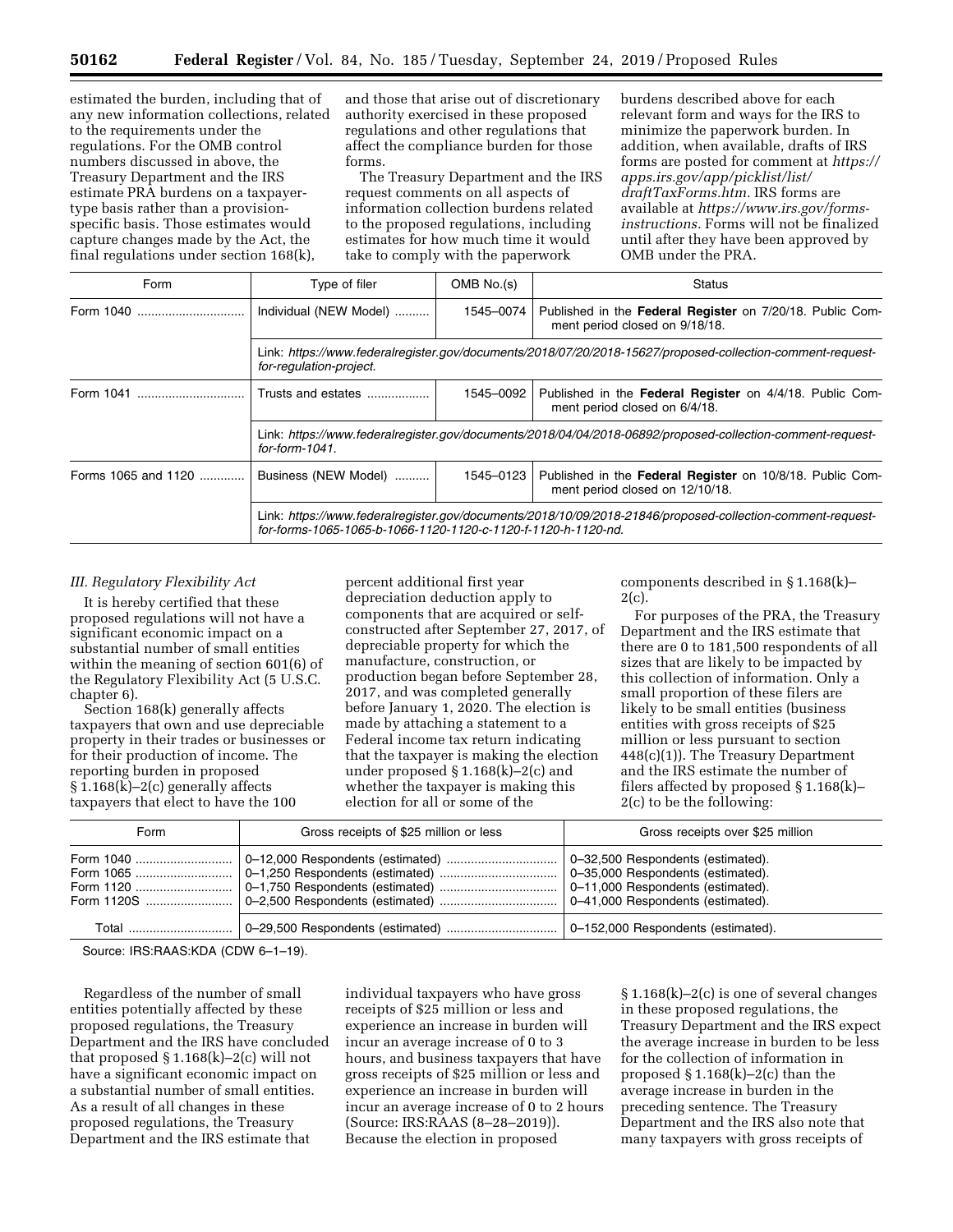\$25 million or less may experience a reduction in burden as a result of all changes in these proposed regulations.

Additionally: (1) Many small businesses are not required to capitalize under section 263(a) the amount paid or incurred for the acquisition of depreciable tangible property that costs \$5,000 or less if the business has an applicable financial statement or costs \$500 or less if the business does not have an applicable financial statement, pursuant to § 1.263(a)–1(f)(1); (2) many small businesses are no longer required to capitalize under section 263A the costs to construct, build, manufacture, install, improve, raise, or grow depreciable property if their average annual gross receipts are \$25,000,000 or less; and (3) a small business that capitalizes costs of depreciable tangible property may deduct under section 179 up to \$1,020,000 (2019 inflation adjusted amount) of the cost of such property placed in service during the taxable year if the total cost of depreciable tangible property placed in service during the taxable year does not exceed \$2,550,000 (2019 inflation adjusted amount). Therefore, the Treasury Department and the IRS have determined that a substantial number of small entities will not be subject to these proposed regulations. Finally, proposed § 1.168(k)–2(c) applies only if the taxpayer chooses to make an election to a more favorable rule. Consequently, the Treasury Department and the IRS hereby certify that these proposed regulations will not have a significant economic impact on a substantial number of small entities.

Pursuant to section 7805(f) of the Code, this notice of proposed rulemaking will be submitted to the Chief Counsel for Advocacy of the Small Business Administration for comment on its impact on small business.

# *IV. Unfunded Mandates Reform Act*

Section 202 of the Unfunded Mandates Reform Act of 1995 requires that agencies assess anticipated costs and benefits and take certain other actions before issuing a final rule that includes any Federal mandate that may result in expenditures in any one year by a state, local, or tribal government, in the aggregate, or by the private sector, of \$100 million in 1995 dollars, updated annually for inflation. In 2019, that threshold is approximately \$154 million. These proposed regulations do not include any Federal mandate that may result in expenditures by state, local, or tribal governments, or by the private sector in excess of that threshold.

# *V. Executive Order 13132: Federalism*

Executive Order 13132 (entitled ''Federalism'') prohibits an agency from publishing any rule that has federalism implications if the rule either imposes substantial, direct compliance costs on state and local governments, and is not required by statute, or preempts state law, unless the agency meets the consultation and funding requirements of section 6 of the Executive Order. These proposed regulations do not have federalism implications and do not impose substantial direct compliance costs on state and local governments or preempt state law within the meaning of the Executive Order.

### **Comments and Public Hearing**

Before these proposed regulations are adopted as final regulations, consideration will be given to any comments that are submitted timely to the IRS as prescribed in this preamble under the **ADDRESSES** heading. The Treasury Department and the IRS request comments on all aspects of the proposed rules. All comments will be available at *<https://www.regulations.gov>* or upon request.

A public hearing is scheduled on November 13, 2019, beginning at 10 a.m. in the Auditorium of the Internal Revenue Building, 1111 Constitution Avenue NW, Washington, DC 20224. Due to building security procedures, visitors must enter at the Constitution Avenue entrance. In addition, all visitors must present photo identification to enter the building. Because of access restrictions, visitors will not be admitted beyond the immediate entrance area more than 30 minutes before the hearing starts. For more information about having your name placed on the building access list to attend the hearing, see the **FOR FURTHER INFORMATION CONTACT** section of this preamble.

The rules of 26 CFR 601.601(a)(3) apply to the hearing. Persons who wish to present oral comments at the hearing must submit an outline of the topics to be discussed and the time to be devoted to each topic by October 23, 2019. Submit a signed paper or electronic copy of the outline as prescribed in this preamble under the **ADDRESSES** heading. A period of 10 minutes will be allotted to each person making comments. An agenda showing the scheduling of the speakers will be prepared after the deadline for receiving outlines has passed. Copies of the agenda will be available free of charge at the hearing.

If no outline of the topics to be discussed at the hearing is received by October 23, 2019, the public hearing

will be cancelled. If the public hearing is cancelled, a notice of cancellation of the public hearing will be published in the **Federal Register**.

## **Drafting Information**

The principal authors of these proposed regulations are Kathleen Reed and Elizabeth R. Binder of the Office of Associate Chief Counsel (Income Tax and Accounting). However, other personnel from the Treasury Department and the IRS participated in their development.

## **Partial Withdrawal of Proposed Regulations**

Under the authority of 26 U.S.C. 7805 and 26 U.S.C. 1502, § 1.168(k)– 2(b)(3)(iii)(B)(*3*)(*i*) through (*iii*), § 1.168(k)–2(b)(3)(iii)(C), and § 1.168(k)– 2(b)(3)(vi) *Examples 18* through *22* of the notice of proposed rulemaking (REG–104397–18) published in the **Federal Register** on August 8, 2018 (83 FR 39292) are withdrawn.

### **Statement of Availability**

IRS Revenue Procedures and Notices cited in this preamble are published in the Internal Revenue Bulletin (or Cumulative Bulletin) and are available from the Superintendent of Documents, U.S. Government Publishing Office, Washington, DC 20402, or by visiting the IRS website at *[http://www.irs.gov.](http://www.irs.gov)* 

### **List of Subjects in 26 CFR Part 1**

Income taxes, Reporting and recordkeeping requirements.

# **Proposed Amendments to the Regulations**

Accordingly, 26 CFR part 1 is proposed to be amended as follows:

### **PART 1—INCOME TAXES**

■ **Paragraph 1.** The authority citation for part 1 is amended by adding an entry for § 1.168(k)–2 in numerical order to read in part as follows:

**Authority:** 26 U.S.C. 7805 \* \* \*

\* \* \* \* \*

Section 1.168(k)-2 also issued under 26 U.S.C. 1502.

\* \* \* \* \*

■ **Par. 2.** Section 1.168(k)–0 is amended by adding entries for § 1.168(k)–  $2(b)(3)(iii)(C), (b)(3)(v), (b)(5)(iii)(G),$  $(b)(5)(v)$ ,  $(c)$ , and  $(g)(11)$ ; and adding an entry for  $\S 1.168(k)$ –2(h)(4) to read as follows:

#### **§ 1.168(k)–0 Table of contents.**

\* \* \* \* \*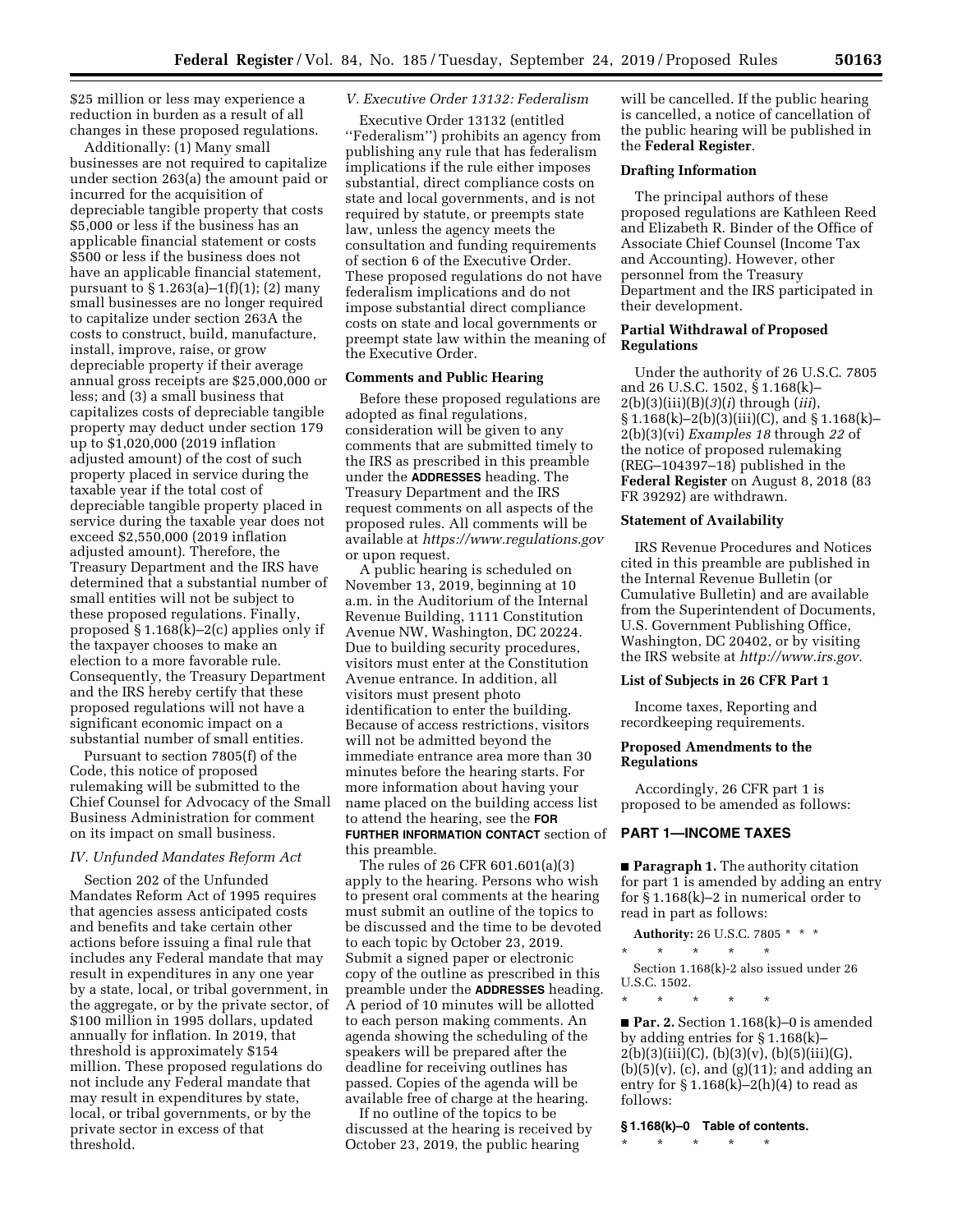**§ 1.168(k)–2 Additional first year depreciation deduction for property acquired and placed in service after September 27, 2017.** 

\* \* \* \* \* (b) \* \* \*  $(3) * * * *$  $(iii) * * * *$ (C) Special rules for a series of related transactions. \* \* \* \* \* (v) Application to members of a consolidated group.

- \* \* \* \* \* (5) \* \* \*
- (iii) \* \* \*

- (G) Acquisition of a trade or business or an entity.
- \* \* \* \* \*

(v) Determination of acquisition date for property not acquired pursuant to a written binding contract.

\* \* \* \* \* (c) Election for components of larger selfconstructed property for which the manufacture, construction, or production begins before September 28, 2017.

(1) In general.

- (2) Eligible larger self-constructed property.
- (i) In general.
- (ii) Exceptions.
- (3) Eligible components.
- (i) In general.
- (ii) Acquired components.
- (iii) Self-constructed components.
- (4) Special rules.
- (i) Installation costs.
- (ii) Property described in section 168(k)(2)(B).

(5) Computation of additional first year depreciation deduction.

- (i) Election is made.
- (ii) Election is not made.
- (6) Time and manner for making election.
- (i) Time for making election.
- (ii) Manner of making election.
- (7) Examples.
- \* \* \* \* \*
	- (g) \* \* \*
	- (11) Mid-quarter convention.
	- $(h) * * * *$

(4) Regulation project REG–106808– 19.

■ **Par. 3.** Section 1.168(k)–2 is amended by:

■ 1. At the end of paragraph (a)(1), adding '', except as provided in

paragraph (c) of this section'';

■ 2. Revising paragraph (b)(2)(ii)(F); ■ 3. Adding three sentences at the end

of paragraph (b)(2)(ii)(G);  $\blacksquare$  4. Adding paragraphs (b)(2)(iii)(F),

(G), and (H);

■ 5. Adding paragraphs (b)(3)(iii)(B)(*4*) and (*5*), (b)(3)(iii)(C), (b)(3)(v), and  $(b)(3)(vii)(Y)$  through  $(HH);$ 

■ 6. Revising the last sentence in paragraph (b)(5)(ii)(A);

■ 7. In the first sentence in paragraph  $(b)(5)(iii)(A)$ , removing the word "A" at the beginning of the sentence and adding ''Except as provided in

paragraph (b)(5)(iii)(G) of this section, a'' in its place;

■ 8. In the first sentence in paragraph  $(b)(5)(iii)(B)$ , removing the word "A" at the beginning of the sentence and adding ''Except as provided in paragraph (b)(5)(iii)(G) of this section, a'' in its place;

 $\blacksquare$  9. Adding paragraph (b)(5)(iii)(G); ■ 10. In the penultimate sentence in paragraph (b)(5)(iv)(C)(*1*), removing the period at the end of the sentence and adding '', except as provided in paragraph (c) of this section.'' in its place;

■ 11. In the penultimate sentence in paragraph (b)(5)(iv)(C)(*2*), removing the period at the end of the sentence and adding '', except as provided in paragraph (c) of this section.'' in its place;

■ 12. Adding paragraph  $(b)(5)(v)$ ; ■ 13. Revising the second sentence in paragraph (b)(5)(viii) introductory text;

■ 14. Adding paragraph (c);

- 15. Adding two sentences at the end of paragraph (e)(1)(iii);
- 16. Adding paragraph  $(g)(11)$ ;

■ 17. In introductory paragraph (h)(1), removing "paragraphs  $(h)(2)$  and  $(3)$ " and adding ''paragraphs (h)(2), (3), and (4)'' in its place; and

 $\blacksquare$  18. Adding paragraph (h)(4). The additions and revisions read as follows:

### **§ 1.168(k)–2 Additional first year depreciation deduction for property acquired and placed in service after September 27, 2017.**

- \* \* \* \* \*
	- (b) \* \* \*
	- $(2) * * * *$

 $(ii) * * * *$ 

(F) Primarily used in a trade or business described in section  $163(j)(7)(A)(iv)$ , and placed in service by the taxpayer in any taxable year beginning after December 31, 2017. For purposes of section 168(k)(9)(A) and this paragraph (b)(2)(ii)(F), the term *primarily used* has the same meaning as that term is used in § 1.167(a)– 11(b)(4)(iii)(*b*) and (e)(3)(iii) for classifying property. This paragraph (b)(2)(ii)(F) does not apply to property that is leased to a trade or business described in section  $163(j)(7)(A)(iv)$  by a lessor's trade or business that is not described in section  $163(j)(7)(A)(iv)$  for the taxable year; or

(G) \* \* \* Solely for purposes of section  $168(k)(9)(B)$  and this paragraph (b)(2)(ii)(G), floor plan financing interest is not taken into account for the taxable year by a trade or business that has had floor plan financing indebtedness if the sum of the amounts calculated under section  $163(j)(1)(A)$  and  $(B)$  for the trade

or business for the taxable year equals or exceeds the business interest, as defined in section 163(j)(5), of the trade or business for the taxable year (which includes floor plan financing interest). If the trade or business has taken floor plan financing interest into account pursuant to this paragraph (b)(2)(ii)(G) for a taxable year, this paragraph (b)(2)(ii)(G) applies to any property placed in service by that trade or business in that taxable year. This paragraph (b)(2)(ii)(G) does not apply to property that is leased to a trade or business that has had floor plan financing indebtedness by a lessor's trade or business that has not had floor plan financing indebtedness during the taxable year or that has had floor plan financing indebtedness but did not take into account floor plan financing interest for the taxable year pursuant to this paragraph (b)(2)(ii)(G).

 $(iii)$  \*

(F) *Example 6.* In 2019, a financial institution buys new equipment for \$1 million and then leases this equipment to a lessee that primarily uses the equipment in a trade or business described in section  $163(j)(7)(A)(iv)$ . The financial institution is not described in section 163(j)(7)(A)(iv). As a result, paragraph (b)(2)(ii)(F) of this section does not apply to this new equipment. Assuming all other requirements are met, the financial institution's purchase price of \$1 million for the new equipment qualifies for the additional first year depreciation deduction under this section.

(G) *Example 7.* In 2019, *F,* an automobile dealer, buys new computers for \$50,000 for use in its trade or business of selling automobiles. For purposes of section 163(j), *F* has the following for 2019: \$1,000 of adjusted taxable income, \$40 of business interest income, \$400 of business interest (which includes \$100 of floor plan financing interest). The sum of the amounts calculated under section 163(j)(1)(A) and (B) for *F* for 2019 is  $$340 ($40 + ($1,000 \times 30$  percent). *F'*s business interest, which includes floor plan financing interest, for 2019 is \$400. As a result, *F'*s floor plan financing interest is taken into account by *F* for 2019 pursuant to paragraph (b)(2)(ii)(G) of this section. Accordingly, *F'*s purchase price of \$50,000 for the computers does not qualify for the additional first year depreciation deduction under this section.

(H) *Example 8.* The facts are the same as in *Example 7* in paragraph (b)(2)(iii)(G) of this section. In 2020, *F* buys new copiers for \$30,000 for use in its trade or business of selling automobiles. For purposes of section 163(j), *F* has the following for 2020: \$1,300 of adjusted taxable income, \$40 of business interest income, \$400 of business interest (which includes \$100 of floor plan financing interest). The sum of the amounts calculated under section 163(j)(1)(A) and (B) for *F* for 2020 is \$430 (\$40 + (\$1,300  $\times$  30 percent)). *F'*s business interest, which includes floor plan financing interest, for 2020 is \$400. As a result, *F'*s floor plan financing interest is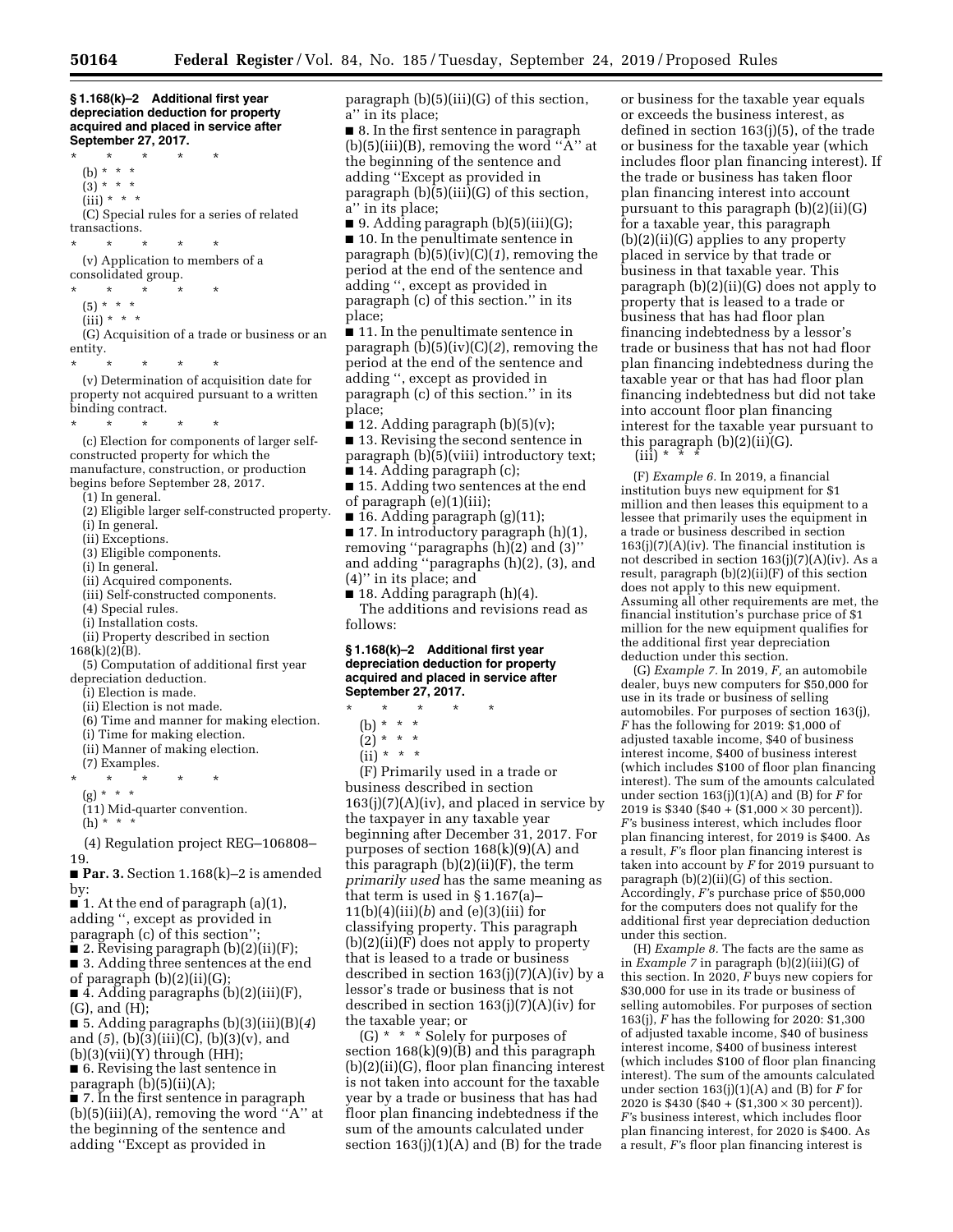not taken into account by *F* for 2020 pursuant to paragraph (b)(2)(ii)(G) of this section. Assuming all other requirements are met, *F'*s purchase price of \$30,000 for the copiers qualifies for the additional first year depreciation deduction under this section.

- $(3) * * * *$
- $(iii) * * * *$
- $(B)$ <sup>\*</sup> \* \*

(*4*) *De minimis use of property.* If a taxpayer acquires and places in service property, the taxpayer or a predecessor did not previously have a depreciable interest in the property, the taxpayer disposes of the property to an unrelated party within 90 calendar days after the date the property was originally placed in service by the taxpayer, without taking into account the applicable convention, and the taxpayer reacquires and again places in service the property, the taxpayer's depreciable interest in the property during that 90-day period is not taken into account for determining whether the property was used by the taxpayer or a predecessor at any time prior to its reacquisition by the taxpayer under paragraphs (b)(3)(iii)(A)(*1*) and (b)(3)(iii)(B)(*1*) of this section. This paragraph (b)(3)(iii)(B)(*4*) does not apply if the taxpayer reacquires and again places in service the property during the same taxable year the taxpayer disposed of the property. For purposes of this paragraph (b)(3)(iii)(B)(*4*), an *unrelated party* is a person not described in section 179(d)(2)(A) or (B), and § 1.179–  $4(c)(1)(ii)$  or (iii), or (c)(2).

(*5*) *Partner's prior depreciable interest in property held by partnership.* Solely for purposes of applying paragraphs (b)(3)(iii)(A)(*1*) and (b)(3)(iii)(B)(*1*) and (*2*) of this section, a person is treated as having a depreciable interest in a portion of property prior to the person's acquisition of the property if the person was a partner in a partnership at any time the partnership owned the property. For purposes of the preceding sentence, the portion of property that a partner is treated as having a depreciable interest in is equal to the total share of depreciation deductions with respect to the property allocated to the partner as a percentage of the total depreciation deductions with respect to that property allocated to all partners during the current calendar year and five calendar years immediately prior to the partnership's current year. If the person was not a partner in the partnership for this entire period, or if the partnership did not own the property for the entire period, only the period during which the person was a partner and the partnership owned the property is taken into account for purposes of determining a partner's share of depreciation deductions.

(C) *Special rules for a series of related transactions*—(*1*) *In general.* Solely for purposes of paragraph (b)(3)(iii) of this section, the relationship between parties under section  $179(d)(2)(A)$  or  $(B)$  in a series of related transactions is tested immediately after each step in the series, and between the original transferor and the ultimate transferee immediately after the last transaction in the series. A series of related transactions may include, for example, a transfer of partnership assets followed by a transfer of an interest in the partnership that owned the assets; or a disposition of property and disposition, directly or indirectly, of the transferor or transferee of the property.

(*2*) *Special rules*—(*i*) *Property placed in service and disposed of in same taxable year or property not placed in service.* Any party in a series of related transactions that is neither the original transferor nor the ultimate transferee is disregarded (disregarded party) for purposes of testing the relationships under paragraph (b)(3)(iii)(C)(*1*) of this section if the party places in service and disposes of the depreciable property subject to the series, other than in a transaction described in paragraph  $(g)(1)(iii)$  of this section, during the party's same taxable year or if the party does not place in service the depreciable property subject to the series for use in the party's trade or business or production of income. In this case, the relationship is tested between the party from which the disregarded party acquired the depreciable property and the party to which the disregarded party disposed of the depreciable property. If the series has consecutive disregarded parties, the relationship is tested between the party from which the first disregarded party acquired the depreciable property and the party to which the last disregarded party disposed of the depreciable property. The rules for testing the relationships in paragraph (b)(3)(iii)(C)(*1*) of this section continue to apply for the other transactions in the series and for the last transaction in the series.

(*ii*) *All section 168(i)(7) transactions.*  This paragraph (b)(3)(iii)(C) does not apply if all transactions in a series of related transactions are described in paragraph (g)(1)(iii) of this section (section 168(i)(7) transactions in which property is transferred in the same taxable year that the property is placed in service by the transferor).

(*iii*) *One or more section 168(i)(7) transactions.* Any step in a series of related transactions that is neither the original step nor the ultimate step is disregarded (disregarded step) for purposes of testing the relationships

under paragraph (b)(3)(iii)(C)(*1*) of this section if the step is a transaction described in paragraph (g)(1)(iii) of this section. In this case, the relationship is not tested between the transferor and transferee of that transaction. Instead, the relationship is tested between the transferor in the disregarded step and the party to which the transferee in the disregarded step disposed of the depreciable property, and the transferee in the disregarded step and the party to which the transferee in the disregarded step disposed of the depreciable property. If the series has consecutive disregarded steps, the relationship is tested between the transferor in the first disregarded step and the party to which the transferee in the last disregarded step disposed of the depreciable property, and the transferee in the last disregarded step and the party to which the transferee in the last disregarded step disposed of the depreciable property. The rules for testing the relationships in paragraph (b)(3)(iii)(C)(*1*) of this section continue to apply for the other transactions in the series and for the last transaction in the series.

(*iv*) *Syndication transaction.* This paragraph (b)(3)(iii)(C) does not apply to a syndication transaction described in paragraph (b)(3)(vi) of this section.

(*v*) *Application of paragraph (g)(1) of this section.* Paragraph (g)(1) of this section applies to each step in a series of related transactions.

\* \* \* \* \*

(v) *Application to members of a consolidated group*—(A) *In general.*  Solely for purposes of applying paragraph (b)(3)(iii)(A)(*1*) of this section, if a member of a consolidated group, as defined in § 1.1502–1(h), acquires depreciable property in which the group had a depreciable interest at any time prior to the member's acquisition of the property, the member is treated as having a depreciable interest in the property prior to the acquisition. For purposes of this paragraph (b)(3)(v)(A), a consolidated group is treated as having a depreciable interest in property during the time any current or previous member of the group had a depreciable interest in the property while a member of the group.

(B) *Certain acquisitions pursuant to a series of related transactions.* Solely for purposes of applying paragraph  $(b)(3)(v)(A)$  of this section, if a series of related transactions includes one or more transactions in which property is acquired by a member of a consolidated group, and one or more transactions in which a corporation that had a depreciable interest in the property,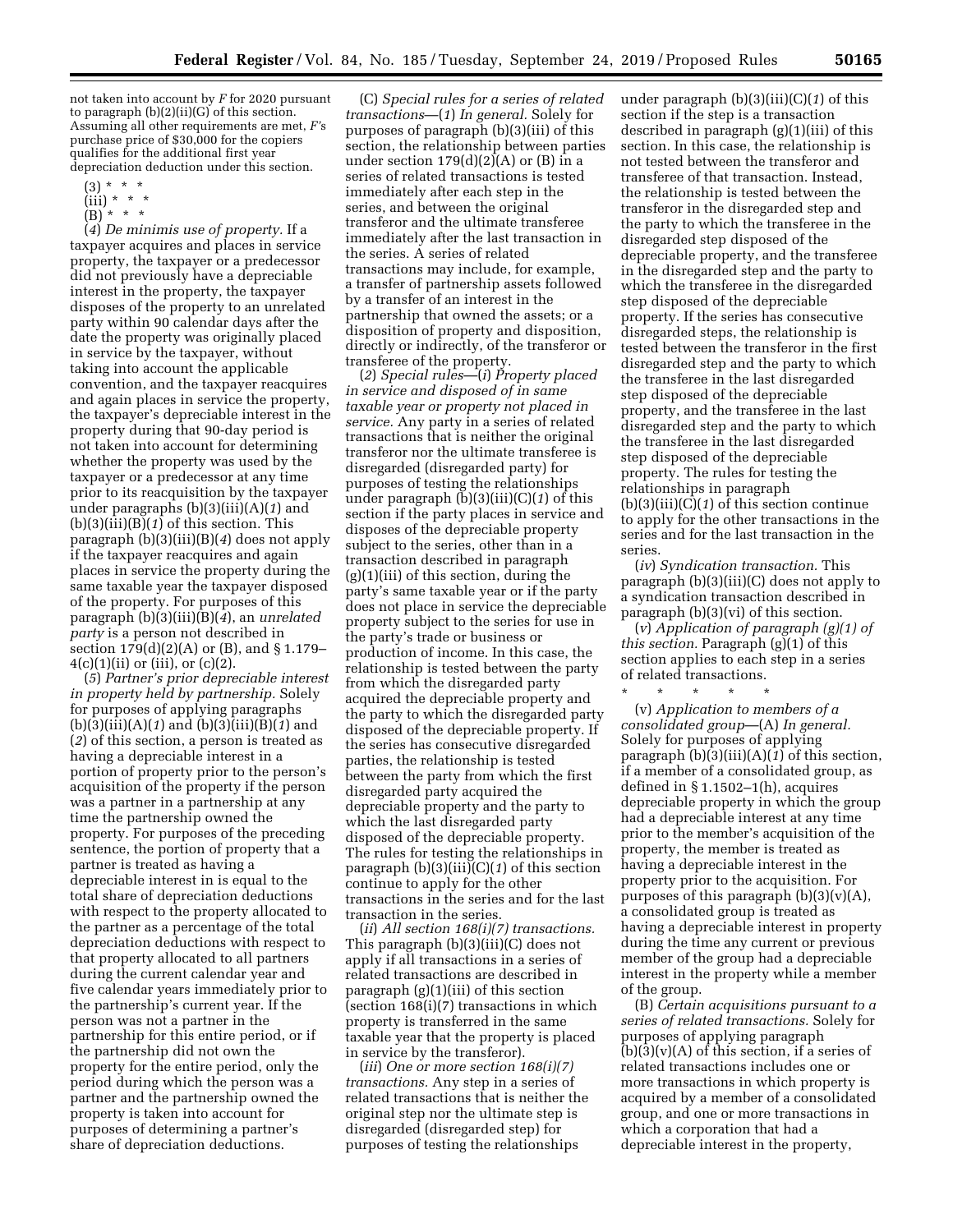determined without regard to the application of paragraph  $(b)(3)(v)(A)$  of this section, becomes a member of the group, the member that acquires the property is treated as having a depreciable interest in the property prior to the time of its acquisition.

(C) *Sale of depreciable property to a member that leaves the group.* Except as otherwise provided in paragraph  $(b)(3)(v)(E)$  of this section, if a member of a consolidated group (transferee member) acquires from another member of the same group (transferor member) depreciable property in an acquisition meeting the requirements of paragraph  $(b)(3)(iii)(A)$  of this section without regard to section  $179(d)(2)(A)$  or  $(B)$  or paragraph  $(b)(3)(v)(A)$  of this section, and if, as part of the same series of related transactions that includes the acquisition, the transferee member ceases to be a member of the consolidated group within 90 calendar days of the date of the acquisition, then—

(*1*) The transferor member is treated as disposing of, and the transferee member is treated as acquiring, the depreciable property one day after the date on which the transferee member ceases to be a member of the consolidated group (Deconsolidation Date) for all Federal income tax purposes; and

(*2*) The transferee member is treated as placing the depreciable property in service not earlier than one day after the Deconsolidation Date for purposes of sections 167 and 168 and §§ 1.46–3(d) and 1.167(a)–11(e)(1).

(D) *Deemed sales of depreciable property under section 338 or 336(e) to a member that leaves the group.* This paragraph  $(b)(3)(v)(D)$  applies only if a member of a consolidated group (transferee member) acquires the stock of another member of the same group that holds depreciable property (target) in either a qualified stock purchase for which a section 338 election is made or a qualified stock disposition described in  $\S 1.336-2(b)(1)$  for which a section 336(e) election is made. Except as otherwise provided in paragraph  $(b)(3)(v)(E)$  of this section, if the target would be eligible for the additional first year depreciation deduction under this section with respect to the depreciable property without regard to paragraph  $(b)(3)(v)(A)$  of this section, and if the transferee member and the target cease to be members of the group within 90 calendar days of the acquisition date, within the meaning of  $\S 1.338-2(c)(1)$ , or disposition date, within the meaning of § 1.336–1(b)(8), as part of the same series of related transactions that includes the acquisition, then—

(*1*) The acquisition date or disposition date, as applicable, is treated as the date that is one day after the Deconsolidation Date for all Federal income tax purposes; and

(*2*) New target is treated as placing the depreciable property in service not earlier than one day after the Deconsolidation Date for purposes of sections 167 and 168 and §§ 1.46–3(d) and 1.167(a)–11(e)(1).

(E) *Disposition of depreciable property pursuant to the same series of related transactions.* Paragraph  $(b)(3)(v)(C)$  of this section does not apply if, following the acquisition of depreciable property, the transferee member disposes of such property pursuant to the same series of related transactions that includes the property acquisition. Paragraph  $(b)(3)(v)(D)$  of this section does not apply if, following the deemed acquisition of depreciable property, the target disposes of such property pursuant to the same series of related transactions that includes the deemed acquisition. See paragraph (b)(3)(iii)(C) of this section for rules regarding the transfer of property in a series of related transactions. See also paragraph (g)(1) of this section for rules regarding property placed in service and disposed of in the same taxable year.

\* \* \* \* \* (vii) \* \* \*

(Y) *Example 25.* (*1*) On September 5, 2017, *Y,* a calendar-year taxpayer, acquires and places in service a new machine (Machine #1), and begins using Machine #1 in its manufacturing trade or business. On November 1, 2017, *Y* sells Machine #1 to *Z,*  then *Z* leases Machine #1 back to *Y* for 4 years, and *Y* continues to use Machine #1 in its manufacturing trade or business. The lease agreement contains a purchase option provision allowing *Y* to buy Machine #1 at the end of the lease term. On November 1, 2021, *Y* exercises the purchase option in the lease agreement and buys Machine #1 from *Z.* The lease between *Y* and *Z* for Machine #1 is a true lease for Federal tax purposes.

(*2*) Because *Y,* a calendar-year taxpayer, placed in service and disposed of Machine #1 during 2017, Machine #1 is not eligible for the additional first year depreciation deduction for *Y* pursuant to § 1.168(k)–  $1(g)(1)(i)$ .

(*3*) The use of Machine #1 by *Y* prevents *Z* from satisfying the original use requirement of paragraph (b)(3)(ii) of this section. However, *Z'*s acquisition of Machine #1 satisfies the used property acquisition requirements of paragraph (b)(3)(iii) of this section. Assuming all other requirements are met, *Z'*s purchase price of Machine #1 qualifies for the additional first year depreciation deduction for *Z* under this section.

(*4*) During 2017, *Y* sold Machine #1 within 90 calendar days of placing in service Machine #1. Pursuant to paragraph (b)(3)(iii)(B)(*4*) of this section, *Y'*s depreciable interest in Machine #1 during that 90-day period is not taken into account for determining whether Machine #1 was used by *Y* or a predecessor at any time prior to its reacquisition by *Y* on November 1, 2021. Accordingly, assuming all other requirements are met, *Y'*s purchase price of Machine #1 on November 1, 2021, qualifies for the additional first year depreciation deduction for *Y* under this section.

(Z) *Example 26.* Parent owns all of the stock of B and C, which are members of the Parent consolidated group. C has a depreciable interest in Equipment #1. During 2018, C sells Equipment #1 to B. Prior to this acquisition, B never had a depreciable interest in Equipment #1. B's acquisition of Equipment  $\hat{A}$  does not satisfy the used property acquisition requirements of paragraph (b)(3)(iii) of this section for two reasons. First, B and C are related parties within the meaning of section 179(d)(2)(B) and  $\S 1.179-4(c)(2)(iii)$ . Second, pursuant to paragraph  $(b)(3)(v)(A)$  of this section, B is treated as previously having a depreciable interest in Equipment #1 because B is a member of the Parent consolidated group and C, while a member of the Parent consolidated group, had a depreciable interest in Equipment #1. Accordingly, B's acquisition of Equipment #1 is not eligible for the additional first year depreciation deduction.

(AA) *Example 27*—(*1*) *Facts.* Parent owns all of the stock of D and E, which are members of the Parent consolidated group. D has a depreciable interest in Equipment #2. No other current or previous member of the Parent consolidated group has ever had a depreciable interest in Equipment #2 while a member of the Parent consolidated group. During 2018, D sells Equipment #2 to BA, a person not related, within the meaning of section 179(d)(2)(A) or (B) and § 1.179–4(c), to any member of the Parent consolidated group. In an unrelated transaction during 2019, E acquires Equipment #2 from BA or another person not related to any member of the Parent consolidated group within the meaning of section  $179(d)(2)(A)$  or (B) and § 1.179–4(c).

(*2*) *Analysis.* Pursuant to paragraph  $(b)(3)(v)(A)$  of this section, E is treated as previously having a depreciable interest in Equipment #2 because E is a member of the Parent consolidated group and D, while a member of the Parent consolidated group, had a depreciable interest in Equipment #2. As a result, E's acquisition of Equipment #2 does not satisfy the used property acquisition requirements of paragraph (b)(3)(iii) of this section. Thus, E's acquisition of Equipment #2 is not eligible for the additional first year depreciation deduction. The results would be the same if, after selling Equipment #2 to BA, D had ceased to be a member of the Parent consolidated group prior to E's acquisition of Equipment #2.

(BB) *Example 28*—(*1*) *Facts.* Parent owns all of the stock of B and S, which are members of the Parent consolidated group. S has a depreciable interest in Equipment #3. No other current or previous member of the Parent consolidated group has ever had a depreciable interest in Equipment #3 while a member of the Parent consolidated group. X is the common parent of a consolidated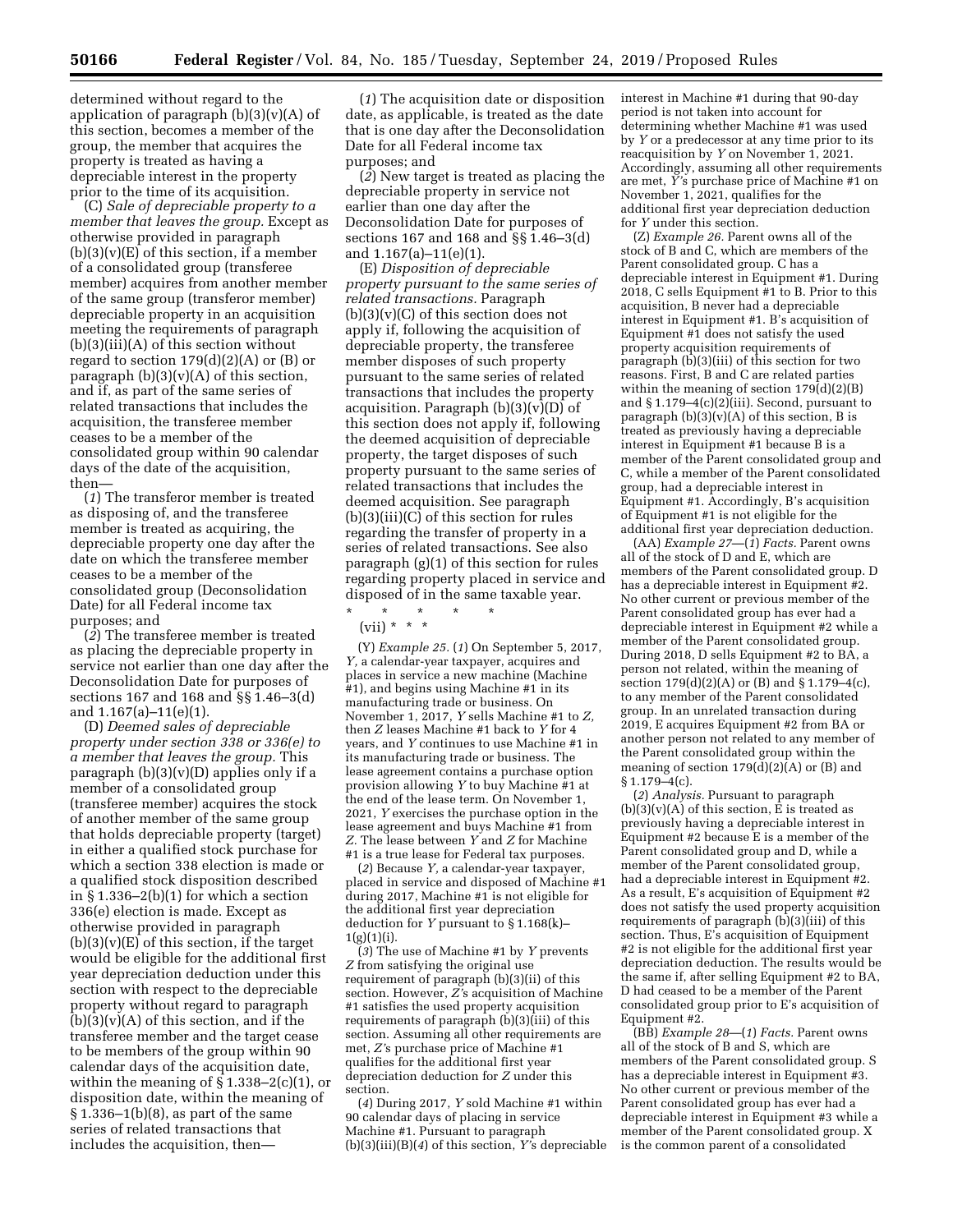group and is not related, within the meaning of section 179(d)(2)(A) or (B) and § 1.179– 4(c), to any member of the Parent consolidated group. No member of the X consolidated group has ever had a depreciable interest in Equipment #3 while a member of the X consolidated group. On January 1, 2019, B purchases Equipment #3 from S. On February 15, 2019, as part of the same series of related transactions that includes B's purchase of Equipment #3, Parent sells all of the stock of B to X. Thus, B leaves the Parent consolidated group at the end of the day on February 15, 2019, and joins the X consolidated group on February 16, 2019. See § 1.1502–76(b).

(*2*) *Application of paragraph (b)(3)(v)(C) of this section.* B was a member of the Parent consolidated group when B acquired Equipment #3 from S, another member of the same group. Paragraph  $(b)(3)(v)(A)$  of this section generally treats each member of a consolidated group as having a depreciable interest in property during the time any member of the group had a depreciable interest in such property while a member of the group. However, B acquired Equipment #3 in a transaction meeting the requirements of paragraph (b)(3)(iii)(A) of this section, without regard to section  $179(d)(2)(A)$  or  $(B)$ or paragraph  $(b)(3)(v)(A)$  of this section, and Parent sold all of the stock of B to X within 90 calendar days of B's acquisition of Equipment #3 as part of the same series of related transactions that included B's acquisition of Equipment #3. Thus, under paragraph  $(b)(3)(v)(C)$  of this section, B's acquisition of Equipment #3 is treated as occurring on February 16, 2019, for all Federal income tax purposes.

(*3*) *Eligibility for the additional first year depreciation deduction.* B's acquisition of Equipment #3 on February 16, 2019, under paragraph  $(b)(3)(v)(C)$  of this section satisfies the requirement in paragraph (b)(3)(iii)(A)(*1*) of this section because B does not have a prior depreciable interest in Equipment #3. In addition, because no member of the X consolidated group previously had a depreciable interest in Equipment #3 while a member of the X consolidated group, B is not treated as previously having a depreciable interest in Equipment #3 under paragraph  $(b)(3)(v)(A)$  of this section. Further, because the relation between S and B is tested as if B acquired Equipment #3 while a member of the  $\overline{X}$  consolidated group,  $S$  and  $B$  are neither members nor component members of the same controlled group on February 16, 2019. Therefore, section  $179(d)(2)(A)$  and (B) and  $\S 1.179-4(c)(1)(ii)$  and (iii) are satisfied. If the other requirements of paragraph (b)(3)(iii)(A) of this section are satisfied, B is treated as placing Equipment #3 in service on a date not earlier than February 16, 2019, while a member of the X consolidated group. Accordingly, assuming all other requirements of this section are satisfied, B is eligible to claim the additional first year depreciation deduction for Equipment #3 on that date. In addition, because the sale of Equipment #3 is deemed to occur between S, a member of the Parent consolidated group, and B, a member of the X consolidated group, the transaction is not between members of the same consolidated group and thus is not

covered by section 168(i)(7)(B)(ii). Therefore, B's deduction is not limited by section 168(i)(7)(A) when B is treated, under paragraph  $(b)(3)(v)(C)$  of this section, as placing Equipment #3 in service on a date not earlier than February 16, 2019.

(CC) *Example 29*—(*1*) *Facts.* The facts are the same as *Example 28* in paragraph (b)(3)(viii)(BB)(*1*) of this section, except that S owns all of the stock of T (rather than a depreciable interest in Equipment #3), which is a member of the Parent consolidated group; T has a depreciable interest in Equipment #3; B acquires all of the stock of T (instead of a depreciable interest in Equipment #3) on January 1, 2019; and S and B make a section 338(h)(10) election for B's qualified stock purchase.

(*2*) *Application of paragraph (b)(3)(v)(D) of this section.* As a result of the section 338(h)(10) election, Old T is treated as transferring all of its assets, including Equipment #3, to an unrelated person in a single transaction in exchange for consideration at the close of the acquisition date and then transferring the consideration received to S in liquidation. In turn, New T is treated as acquiring all of its assets, including Equipment #3, from an unrelated person in exchange for consideration on the following day. See § 1.338–1(a)(1). New T was a member of the Parent consolidated group on January 1, 2019, the date that New T acquired Equipment #3. Paragraph  $(b)(3)(v)(A)$  of this section generally treats each member of a consolidated group as having a depreciable interest in property during the time any member of the group had a depreciable interest in such property while a member of the group. However, New T would be eligible for the additional first year depreciation deduction under this section without regard to paragraph  $(b)(3)(v)(A)$  of this section, and Parent sold all of its B stock to X within 90 calendar days of New T's acquisition of Equipment #3 as part of the same series of related transactions that included the acquisition, thereby causing B and New T to cease to be members of the Parent consolidated group at the end of the day on February 15, 2019. Thus, paragraph  $(b)(3)(v)(D)$  applies to treat the acquisition date as February 16, 2019, for all Federal income tax purposes.

(*3*) *Eligibility for the additional first year depreciation deduction.* Pursuant to paragraph  $(b)(3)(v)(D)$ , Old T is treated as selling its assets to an unrelated person on February 16, 2019, and New T is treated as acquiring those assets on the following day, February 17, 2019. If the other requirements of paragraph (b)(3)(iii)(A) of this section are satisfied, New T is treated as placing Equipment #3 in service on a date not earlier than February 17, 2019, while a member of the X consolidated group. Accordingly, assuming all other requirements of this section are satisfied, New T is eligible to claim the additional first year depreciation deduction for Equipment #3 when New T places Equipment #3 in service. In addition, the amount of the deduction is not limited by section  $168(i)(7)(A)$ .

(DD) *Example 30*—(*1*) *Facts.* G, which is not a member of a consolidated group, has a depreciable interest in Equipment #4. Parent owns all the stock of H, which is a member of the Parent consolidated group. No member of the Parent consolidated group has ever had a depreciable interest in Equipment #4 while a member of the Parent consolidated group, and neither Parent nor H is related to G within the meaning of section 179(d)(2)(A) or (B) and § 1.179–4(c). During 2018, G sells Equipment #4 to a person not related to G, Parent, or H within the meaning of section 179(d)(2)(A) or (B) and § 1.179–4(c). In a series of related transactions, during 2019, Parent acquires all of the stock of G, and H purchases Equipment #4 from an unrelated person.

(*2*) *Analysis.* In a series of related transactions, G became a member of the Parent consolidated group, and H, also a member of the Parent consolidated group, acquired Equipment #4. Because G previously had a depreciable interest in Equipment #4, pursuant to paragraph  $(b)(3)(v)(B)$  of this section,  $\tilde{H}$  is treated as having a depreciable interest in Equipment #4. As a result, H's acquisition of Equipment #4 does not satisfy the used property acquisition requirements of paragraph  $(b)(3)(iii)$  of this section. Accordingly, H's acquisition of Equipment #4 is not eligible for the additional first year depreciation deduction.

(EE) *Example 31.* (*1*) In a series of related transactions, a father sells a machine to an unrelated individual in December 2019 who sells the machine to the father's daughter in January 2020 for use in the daughter's trade or business. Pursuant to paragraph  $(b)(3)(iii)(C)(1)$  of this section, the time to test whether the parties are related is immediately after each step in the series, and between the original transferor and the ultimate transferee immediately after the last transaction in the series. As a result, the following relationships are tested under section 179(d)(2)(A): The father and the unrelated individual, the unrelated individual and the father's daughter, and the father and his daughter.

(*2*) Because the individual is not related to the father within the meaning of section 179(d)(2)(A) and § 1.179–4(c)(ii), the individual's acquisition of the machine satisfies the used property acquisition requirement of paragraph (b)(3)(iii)(A)(*2*) of this section. Accordingly, assuming all other requirements of this section are satisfied, the individual's purchase price of the machine qualifies for the additional first year depreciation deduction under this section.

(*3*) The individual and the daughter are not related parties within the meaning of section  $179(d)(\hat{2})(A)$  and § 1.179–4(c)(ii). However, the father and his daughter are related parties within the meaning of section 179(d)(2)(A) and § 1.179–4(c)(ii). Accordingly, the daughter's acquisition of the machine does not satisfy the used property acquisition requirements of paragraph (b)(3)(iii) of this section and is not eligible for the additional first year depreciation deduction.

(FF) *Example 32.* (*1*) The facts are the same as in *Example 31* of paragraph (b)(3)(viii)(EE)(*1*) of this section, except that instead of selling to an unrelated individual, the father sells the machine to his son in December 2019 who sells the machine to his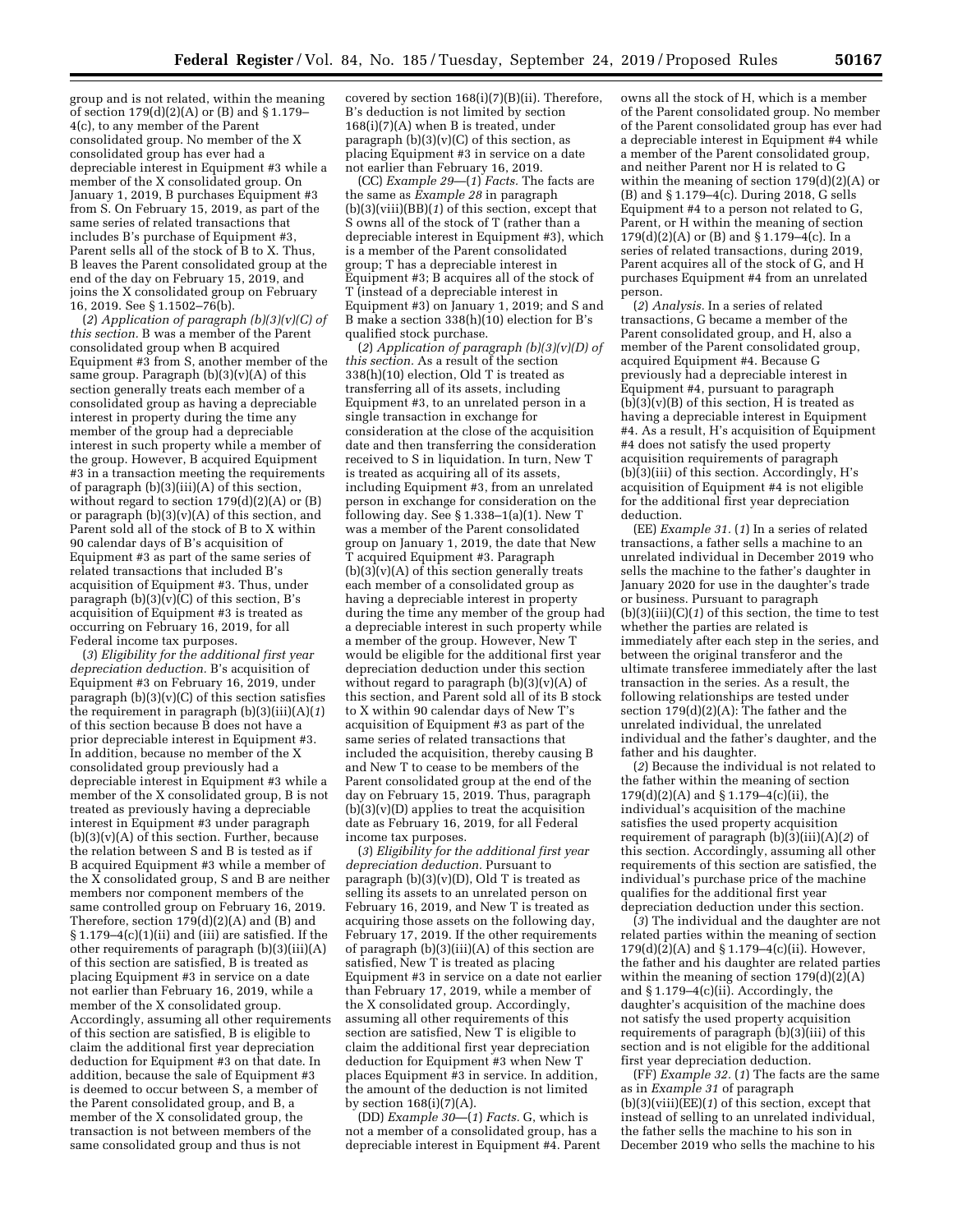sister (the father's daughter) in January 2020. Pursuant to paragraph (b)(3)(iii)(C)(*1*) of this section, the time to test whether the parties are related is immediately after each step in the series, and between the original transferor and the ultimate transferee immediately after the last transaction in the series. As a result, the following relationships are tested under section  $179\text{d}$ (2)(A): The father and his son, the father's son and his sister, and the father and the father's daughter.

(*2*) Because the father and his son are related parties within the meaning of section  $179(d)(\bar{2})(A)$  and § 1.179–4(c)(ii), the son's acquisition of the machine does not satisfy the used property acquisition requirements of paragraph  $(b)(3)(iii)$  of this section. Accordingly, the son's acquisition of the machine is not eligible for the additional first year depreciation deduction.

(*3*) The son and his sister are not related parties within the meaning of section 179(d)(2)(A) and § 1.179–4(c)(ii). However, the father and his daughter are related parties within the meaning of section  $179(d)(2)(A)$ and § 1.179–4(c)(ii). Accordingly, the daughter's acquisition of the machine does not satisfy the used property acquisition requirements of paragraph (b)(3)(iii) of this section and is not eligible for the additional first year depreciation deduction.

(GG) *Example 33.* (*1*) In June 2018, *DA,* an individual, bought and placed in service a new machine from an unrelated party for use in its trade or business. In a series of related transactions, *DA* sells the machine to *DB* and *DB* places it in service in October 2019, *DB*  sells the machine to *DC* and *DC* places it in service in December 2019, and *DC* sells the machine to *DD* and *DD* places it in service in January 2020. *DA* and *DB* are related parties within the meaning of section 179(d)(2)(A) and § 1.179–4(c)(ii). *DB* and *DC*  are related parties within the meaning of section 179(d)(2)(B) and § 1.179–4(c)(iii). *DC*  and *DD* are not related parties within the meaning of section  $179(d)(2)(A)$  and § 1.179– 4(c)(ii), or section  $179(d)(2)(B)$  and § 1.179– 4(c)(iii). *DA* is not related to *DC* or to *DD*  within the meaning of section  $179(d)(2)(A)$ and § 1.179–4(c)(ii). All parties are calendar year taxpayers.

(*2*) *DA'*s purchase of the machine in June 2018 satisfies the original use requirement of paragraph (b)(3)(ii) of this section and, assuming all other requirements of this section are met, qualifies for the additional first year depreciation deduction under this section.

(*3*) Pursuant to paragraph (b)(3)(iii)(C)(*1*) of this section, the time to test whether the parties in the series of related transactions are related is immediately after each step in the series, and between the original transferor and the ultimate transferee immediately after the last transaction in the series. However, because *DB* placed in service and disposed of the machine in the same taxable year, *DB* is disregarded pursuant to paragraph  $(b)(3)(iii)(C)(2)(i)$  of this section. As a result, the following relationships are tested under section  $179\text{d}$ (2)(A) and  $\text{d}$  (B): *DA* and *DC*, *DC* and *DD,* and *DA* and *DD.* 

(*4*) Because *DA* is not related to *DC* within the meaning of section 179(d)(2)(A) and § 1.179–4(c)(ii), *DC'*s acquisition of the

machine satisfies the used property acquisition requirement of paragraph (b)(3)(iii)(A)(*2*) of this section. Accordingly, assuming all other requirements of this section are satisfied, *DC'*s purchase price of the machine qualifies for the additional first year depreciation deduction under this section.

(*5*) Because *DC* is not related to *DD* and *DA*  is not related to *DD* within the meaning of section  $179(d)(2)(A)$  and § 1.179–4(c)(ii), or section 179(d)(2)(B) and § 1.179–4(c)(iii), *DD'*s acquisition of the machine satisfies the used property acquisition requirement of paragraph  $(b)(3)(iii)(A)(2)$  of this section. Accordingly, assuming all other requirements of this section are satisfied, *DD'*s purchase price of the machine qualifies for the additional first year depreciation deduction under this section.

(HH) *Example 34.* (*1*) In June 2018, *EA,* an individual, bought and placed in service a new machine from an unrelated party for use in his trade or business. In a series of related transactions, *EA* sells the machine to *EB* and *EB* places it in service in September 2019, *EB*  transfers the machine to *EC* in a transaction described in paragraph (g)(1)(iii) of this section and *EC* places it in service in November 2019, and *EC* sells the machine to *ED* and *ED* places it in service in January 2020. *EA* and *EB* are not related parties within the meaning of section 179(d)(2)(A) and § 1.179–4(c)(ii). *EB* and *EC* are related parties within the meaning of section 179(d)(2)(B) and § 1.179–4(c)(iii). *EB* and *ED*  are related parties within the meaning of section  $179(d)(2)(A)$  and § 1.179–4(c)(ii), or section 179(d)(2)(B) and § 1.179–4(c)(iii). *EC*  and *ED* are not related parties within the meaning of section  $179(d)(2)(A)$  and § 1.179– 4(c)(ii), or section 179(d)(2)(B) and § 1.179– 4(c)(iii). *EA* is not related to *EC* or to *ED*  within the meaning of section 179(d)(2)(A) and § 1.179–4(c)(ii). All parties are calendar year taxpayers.

(*2*) *EA'*s purchase of the machine in June 2018 satisfies the original use requirement of paragraph (b)(3)(ii) of this section and, assuming all other requirements of this section are met, qualifies for the additional first year depreciation deduction under this section.

(*3*) Pursuant to paragraph (b)(3)(iii)(C)(*1*) of this section, the time to test whether the parties in the series of related transactions are related is immediately after each step in the series, and between the original transferor and the ultimate transferee immediately after the last transaction in the series. However, because *EB* placed in service and transferred the machine in the same taxable year in a transaction described in paragraph (g)(1)(iii) of this section, the section 168(i)(7) transaction between *EB* and *EC* is disregarded pursuant to paragraph  $(b)(3)$ (iii)(C)( $2$ )(*iii*) of this section. As a result, the following relationships are tested under section 179(d)(2)(A) and (B): *EA* and *EB, EB*  and *ED, EC* and *ED,* and *EA* and *ED.* 

(*4*) Because *EA* is not related to *EB* within the meaning of section 179(d)(2)(A) and § 1.179–4(c)(ii), *EB'*s acquisition of the machine satisfies the used property acquisition requirement of paragraph (b)(3)(iii)(A)(*2*) of this section. Accordingly,

assuming all other requirements of this section are satisfied, *EB'*s purchase price of the machine qualifies for the additional first year depreciation deduction under this section. Pursuant to paragraph (g)(1)(iii) of this section, *EB* is allocated  $\frac{2}{12}$  of its 100percent additional first year depreciation deduction for the machine, and *EC* is allocated the remaining portion of *EB'*s 100 percent additional first year depreciation deduction for the machine.

(*5*) *EC* is not related to *ED* and *EA* is not related to *ED* within the meaning of section 179(d)(2)(A) and § 1.179–4(c)(ii), or section 179(d)(2)(B) and § 1.179–4(c)(iii). However, *EB* and *ED* are related parties within the meaning of section  $179(d)(2)(A)$  and § 1.179– 4(c)(ii), or section 179(d)(2)(B) and § 1.179– 4(c)(iii). Accordingly, *ED'*s acquisition of the machine does not satisfy the used property acquisition requirements of paragraph (b)(3)(iii) of this section and is not eligible for the additional first year depreciation deduction.

- \* \* \* \* \*
	- (5) \* \* \*
	- (ii) \* \* \*

 $(A)$  \* \* \* For determination of acquisition date, see paragraph (b)(5)(ii)(B) of this section for property acquired pursuant to a written binding contract, paragraph (b)(5)(iv) of this section for self-constructed property, and paragraph  $(b)(5)(v)$  of this section for property not acquired pursuant to a written binding contract.

- \* \* \* \* \*
- (iii) \* \* \*

(G) *Acquisition of a trade or business or an entity.* A contract to acquire all or substantially all of the assets of a trade or business or to acquire an entity (for example, a corporation, a partnership, or a limited liability company) is binding if it is enforceable under State law against the parties to the contract. The presence of a condition outside the control of the parties, including, for example, regulatory agency approval, will not prevent the contract from being a binding contract. Further, the fact that insubstantial terms remain to be negotiated by the parties to the contract, or that customary conditions remain to be satisfied, does not prevent the contract from being a binding contract. This paragraph (b)(5)(iii)(G) also applies to a contract for the sale of the stock of a corporation that is treated as an asset sale as a result of an election under section 338.

\* \* \* \* \*

(v) *Determination of acquisition date for property not acquired pursuant to a written binding contract.* Except as provided in paragraphs (b)(5)(iv), (vi), and (vii) of this section, the acquisition date of property that the taxpayer acquires pursuant to a contract that does not meet the definition of a written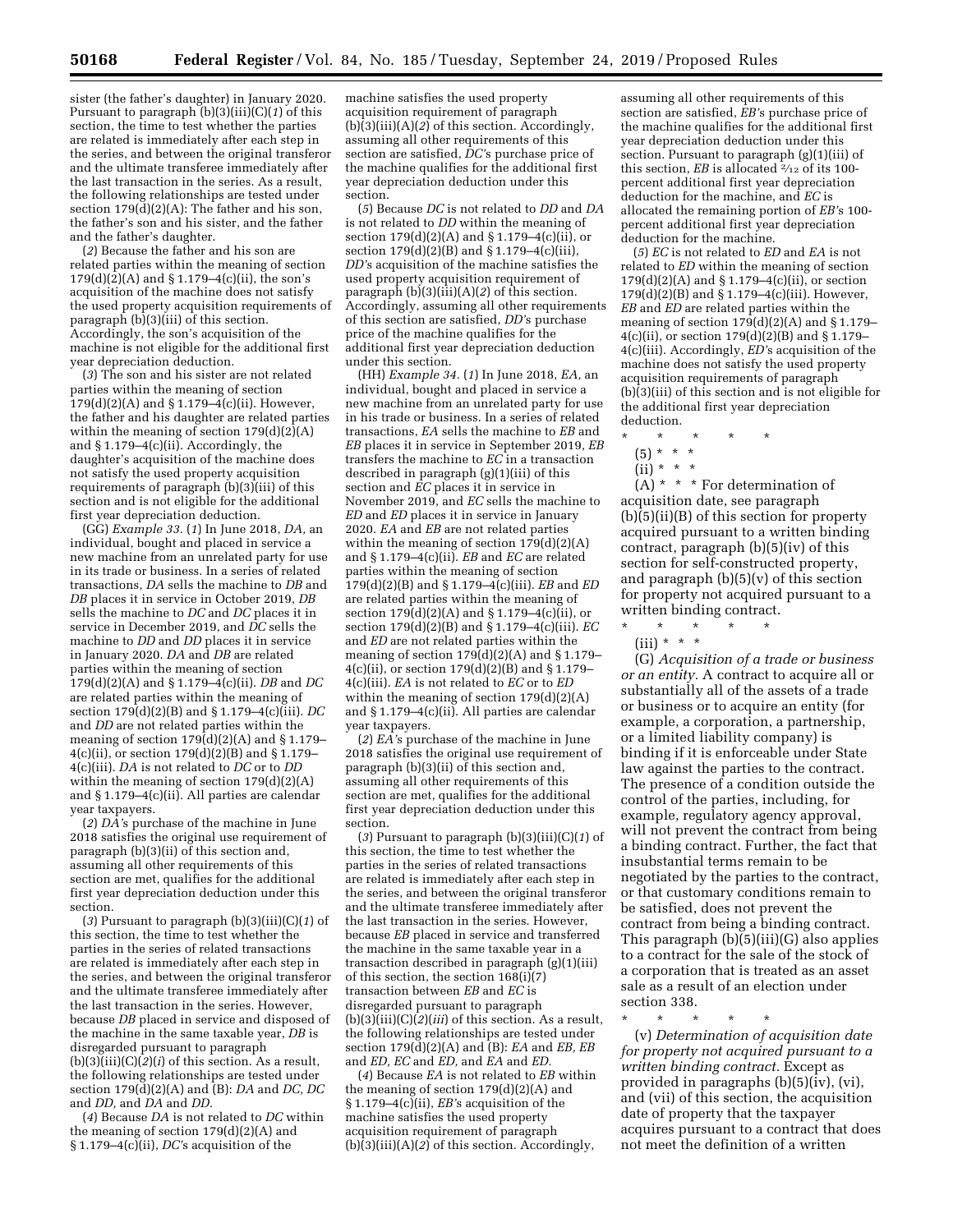binding contract in paragraph (b)(5)(iii) of this section, is the date on which the taxpayer paid (in the case of a cash basis taxpayer) or incurred (in the case of an accrual basis taxpayer) more than 10 percent of the total cost of the property, excluding the cost of any land and preliminary activities such as planning and designing, securing financing, exploring, or researching. This paragraph (b)(5)(v) does not apply to an acquisition described in paragraph  $(b)(5)(iii)(G)$  of this section.

\* \* \* \* \*

(viii)  $* * *$  Unless the facts specifically indicate otherwise, assume that the parties are not related within the meaning of section  $179(d)(2)(A)$  or  $(B)$  and  $\S 1.179-4(c)$ , paragraph  $(c)$  of this section does not apply, and the parties do not have predecessors:

\* \* \* \* \*

(c) *Election for components of larger self-constructed property for which the manufacture, construction, or production begins before September 28, 2017*—(1) *In general.* A taxpayer may elect to treat any acquired or selfconstructed component, as described in paragraph (c)(3) of this section, of the larger self-constructed property, as described in paragraph (c)(2) of this section, as being eligible for the additional first year depreciation deduction under this section, assuming all requirements of section 168(k) and this section are met. The taxpayer may make this election for one or more such components.

(2) *Eligible larger self-constructed property*—(i) *In general.* Solely for purposes of this paragraph (c) and except as provided in paragraph (c)(2)(ii) of this section, the larger selfconstructed property must be qualified property under section 168(k)(2), as in effect on the day before the date of the enactment of the Act, for which the taxpayer begins the manufacture, construction, or production before September 28, 2017. The determination of when manufacture, construction, or production of the larger self-constructed property begins is made in accordance with the rules in § 1.168(k)– 1(b)(4)(iii)(B). A larger self-constructed property is property that is manufactured, constructed, or produced by the taxpayer for its own use in its trade or business or for its production of income, or property that is manufactured, constructed, or produced for the taxpayer by another person under a written binding contract, as defined in  $\S 1.168(k)-1(b)(4)(ii)$ , that is entered into prior to the manufacture, construction, or production of the property for use by the taxpayer in its

trade or business or for its production of income. If the taxpayer enters into a written binding contract, as defined in paragraph (b)(5)(iii) of this section, before September 28, 2017, with another person to manufacture, construct, or produce the larger self-constructed property and the manufacture, construction, or production of this property begins after September 27, 2017, paragraph (b)(5)(iv) of this section applies and paragraph (c) of this section does not apply.

(ii) *Exceptions.* This paragraph (c) does not apply to any larger selfconstructed property that meets at least one of the following criteria—

(A) Is placed in service by the taxpayer before September 28, 2017;

(B) Is placed in service by the taxpayer after December 31, 2019, or for property described in section  $168(k)(2)(B)$  or  $(C)$  as in effect on the day before the date of the enactment of the Act, after December 31, 2020;

(C) Does not meet the original use requirement in section  $168(k)(2)(A)(ii)$ as in effect on the day before the date of the enactment of the Act;

(D) Is described in section 168(k)(9) and  $\S 1.168(k) - 2(b)(2)(ii)(F)$  or (G);

(E) Is described in section  $168(g)(1)(F)$ and (g)(8) (electing real property trade or business) or section  $168(g)(1)(G)$ (electing farming business) and placed in service by the taxpayer in any taxable year beginning after December 31, 2017;

(F) Is qualified leasehold improvement property, as defined in section 168(e)(6) as in effect on the day before amendment by section 13204(a)(1) of the Act, and placed in service by the taxpayer after December 31, 2017;

(G) Is qualified restaurant property, as defined in section 168(e)(7) as in effect on the day before amendment by section 13204(a)(1) of the Act, and placed in service by the taxpayer after December 31, 2017;

(H) Is qualified retail improvement property, as defined in section 168(e)(8) as in effect on the day before amendment by section 13204(a)(1) of the Act, and placed in service by the taxpayer after December 31, 2017;

(I) Is qualified improvement property as defined in § 1.168(b)–1(a)(5)(i)(A) (placed in service by the taxpayer after December 31, 2017); or

(J) Is included in a class of property for which the taxpayer made an election under section 168(k)(7) (formerly section  $168(k)(2)(D)(iii)$  not to deduct the additional first year depreciation deduction.

(3) *Eligible components*—(i) *In general.* Solely for purposes of this paragraph (c), a component of the larger self-constructed property, as described in paragraph (c)(2) of this section, must be qualified property under section  $168(k)(2)$  and paragraph (b) of this section.

(ii) *Acquired components.* Solely for purposes of this paragraph (c), a binding contract, as defined in paragraph (b)(5)(iii) of this section, to acquire a component of the larger self-constructed property must be entered into by the taxpayer after September 27, 2017.

(iii) *Self-constructed components.*  Solely for purposes of this paragraph (c), the manufacture, construction, or production of a component of the larger self-constructed property must begin after September 27, 2017. The determination of when manufacture, construction, or production of the component begins is made in accordance with the rules in paragraph  $(b)(5)(iv)(B)$  of this section.

(4) *Special rules*—(i) *Installation costs.* If the taxpayer pays or incurs costs, including labor costs, to install a component of the larger self-constructed property, as described in paragraph (c)(2) of this section, such costs are eligible for additional first year depreciation under this section, assuming all requirements are met, only if the component being installed meets the requirements in paragraph (c)(3) of this section.

(ii) *Property described in section 168(k)(2)(B).* For purposes of this paragraph (c), the unadjusted depreciable basis, as defined in § 1.168(b)–1(a)(3), of qualified property in section  $168(k)(2)(B)$ , as in effect on the day before the date of the enactment of the Act, is limited to the property's unadjusted depreciable basis attributable to the property's manufacture, construction, or production before January 1, 2020. The amounts of unadjusted depreciable basis attributable to the property's manufacture, construction, or production before January 1, 2020, are referred to as ''progress expenditures.'' Rules similar to the rules in section 4.02(1)(b) of Notice 2007–36 (2007–17 I.R.B. 1000) (see § 601.601(d)(2)(ii)(*b*) of this chapter) apply for determining progress expenditures.

(5) *Computation of additional first year depreciation deduction*—(i) *Election is made.* Before determining the allowable additional first year depreciation deduction for property for which the taxpayer makes the election specified in this paragraph (c), the taxpayer must determine the portion of the unadjusted depreciable basis, as defined in § 1.168(b)–1(a)(3), of the larger self-constructed property, including all components, attributable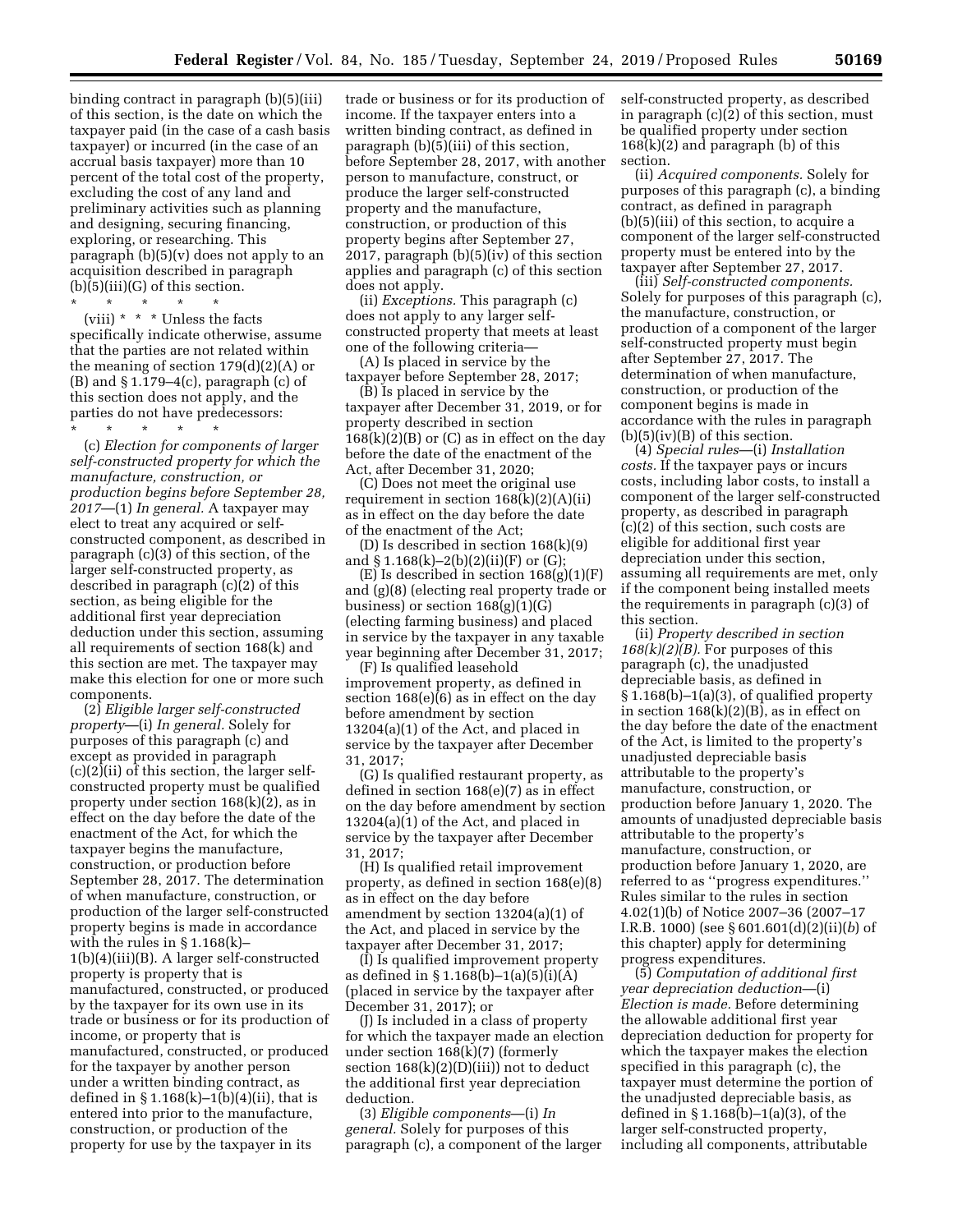to the component that meets the requirements of paragraph (c)(3) of this section (component basis). The additional first year depreciation deduction for the component basis is determined by multiplying such component basis by the applicable percentage for the placed-in-service year of the larger self-constructed property. The additional first year depreciation deduction for the remaining unadjusted depreciable basis of the larger selfconstructed property, as described in paragraph (c)(2) of this section, is determined by multiplying such remaining unadjusted depreciable basis by the phase-down percentage in section 168(k)(8) applicable to the placed-in-service year of the larger selfconstructed property. For purposes of this paragraph (c), the remaining unadjusted depreciable basis of the larger self-constructed property is equal to the unadjusted depreciable basis, as defined in § 1.168(b)–1(a)(3), of the larger self-constructed property, including all components, reduced by the sum of the component basis of the components for which the taxpayer makes the election specified in this paragraph (c). If the phase-down percentage in section 168(k)(8) is zero for the placed-in-service year of the larger self-constructed property, none of the components of the larger selfconstructed property qualify for the additional first year depreciation deduction under this section.

(ii) *Election is not made.* If the taxpayer does not make the election specified in this paragraph (c), the additional first year depreciation deduction for the larger self-constructed property, including all components, that is qualified property under section  $168(k)(2)$ , as in effect on the day before the date of the enactment of the Act, is determined by multiplying the unadjusted depreciable basis, as defined in  $\S 1.168(b) - 1(a)(3)$ , of the larger selfconstructed property, including all components, by the phase-down percentage in section 168(k)(8) applicable to the placed-in-service year of the larger self-constructed property.

(6) *Time and manner for making election*—(i) *Time for making election.*  The election specified in this paragraph (c) must be made by the due date, including extensions, of the Federal tax return for the taxable year in which the taxpayer placed in service the larger self-constructed property.

(ii) *Manner of making election.* The election specified in this paragraph (c) must be made by attaching a statement to such return indicating that the taxpayer is making the election provided in this paragraph (c) and

whether the taxpayer is making the election for all or some of the components described in paragraph (c)(3) of this section. The election is made separately by each person owning qualified property (for example, for each member of a consolidated group by the common parent of the group, by the partnership (including a lower-tier partnership), or by the S corporation).

(7) *Examples.* The application of this paragraph (c) is illustrated by the following examples. Unless the facts specifically indicate otherwise, assume that the larger self-constructed property is qualified property under section 168(k)(2) as in effect on the day before the date of the enactment of the Act, and the components acquired or selfconstructed after September 27, 2017, are qualified property under section  $168(k)(2)$  and paragraph (b) of this section.

(i) *Example 1.* (A) *BC,* a calendar year taxpayer, is engaged in a trade or business described in section 163(j)(7)(A)(iv). In December 2015, *BC* decided to construct an electric generation power plant for its own use. This plant is property described in section  $168(k)(2)(\bar{B})$  as in effect on the day before the date of the enactment of the Act. However, the turbine for the plant had to be manufactured by another person for *BC.* In January 2016, *BC* entered into a written binding contract with *CD* to acquire the turbine. *BC* received the completed turbine in August 2017 at which time *BC* incurred the cost of the turbine. The cost of the turbine is 11 percent of the total cost of the electric generation power plant to be constructed by *BC. BC* began constructing the electric generation power plant in October 2017 and placed in service this new power plant, including all component parts, in 2020.

(B) *BC* uses the safe harbor test in § 1.168(k)–1(b)(4)(iii)(B)(*2*) to determine when physical work of a significant nature begins for the electric generation power plant. Because the turbine that was manufactured by *CD* for *BC* is more than 10 percent of the total cost of the electric generation power plant, physical work of a significant nature for this plant began before September 28, 2017. None of *BC'*s expenditures for components of the power plant that are acquired or self-constructed after September 27, 2017, are eligible for the election specified in this paragraph (c) because the power plant is described in section  $168(\text{k})(9)(\text{A})$  and paragraph (b)(2)(ii)(F) of this section and, therefore, are not eligible for the election pursuant to paragraph  $(c)(2)(ii)(D)$  of this section. Assuming all requirements are met under section 168(k)(2) as in effect on the day before the date of the enactment of the Act, the unadjusted depreciable basis of the power plant, including all components, attributable to its construction before January 1, 2020, is eligible for the 30-percent additional first year depreciation deduction pursuant to section 168(k)(8).

(ii) *Example 2.* (A) In August 2017, *BD,* a calendar-year taxpayer, entered into a written binding contract with *CE* for *CE* to manufacture a locomotive for *BD* for use in its trade or business. Before September 28, 2017, *BD* incurred \$500,000 of expenses for the locomotive, which is more than 10 percent of the total cost of the locomotive. After September 27, 2017, *BD* incurred \$4,000,000 of expenses for components of the locomotive. These components were acquired or self-constructed after September 27, 2017. In February 2019, *CE* delivered the locomotive to *BD* and *BD* placed in service the locomotive. The total cost of the locomotive is \$4,500,000. The locomotive is property described in section 168(k)(2)(B) as in effect on the day before the date of the enactment of the Act. On its timely filed Federal income tax return for 2019, *BD* made the election specified in this paragraph (c).

(B) *BD* uses the safe harbor test in § 1.168(k)–1(b)(4)(iii)(B)(*2*) to determine when physical work of a significant nature begins for the locomotive. Because *BD* had incurred more than 10 percent of the total cost of the locomotive before September 28, 2017, physical work of a significant nature for this locomotive began before September 28, 2017. Because *BD* made the election specified in this paragraph (c), the cost of \$4,000,000 for the locomotive's components acquired or self-constructed after September 27, 2017, qualifies for the 100-percent additional first year depreciation deduction, assuming all other requirements are met. The remaining cost of the locomotive is \$500,000 and such amount qualifies for the 40-percent additional first year depreciation deduction pursuant to section  $168(k)(8)$ .

(iii) *Example 3.* (A) In March 2017, *BE,* a calendar-year taxpayer, decided to construct qualified leasehold improvement property, as defined in section 168(e)(6) as in effect on the day before enactment of the Act, for its own use in its trade or business. This qualified leasehold improvement property also met the definition of qualified improvement property as defined in section 168(k)(3) as in effect on the day before enactment of the Act. Physical work of a significant nature for this qualified leasehold improvement property began before September 28, 2017. After September 27, 2017, *BE* acquired components of the qualified leasehold improvement property at a cost of \$100,000. *BE* placed in service the qualified leasehold improvement property in February 2018.

(B) Because *BE* placed in service the qualified leasehold improvement property after December 31, 2017, none of *BE'*s expenditures of \$100,000 for components of the qualified leasehold improvement property that are acquired after September 27, 2017, are eligible for the election specified in this paragraph (c) pursuant to paragraph (c)(2)(ii)(F) of this section. Additionally, *BE'*s unadjusted depreciable basis of the qualified leasehold improvement property, including all components, is not eligible for any additional first year depreciation deduction under section 168(k) and this section nor under section 168(k) as in effect on the day before enactment of the Act.

- \* \* \* \* \* (e) \* \* \*
- $(1) * * * *$